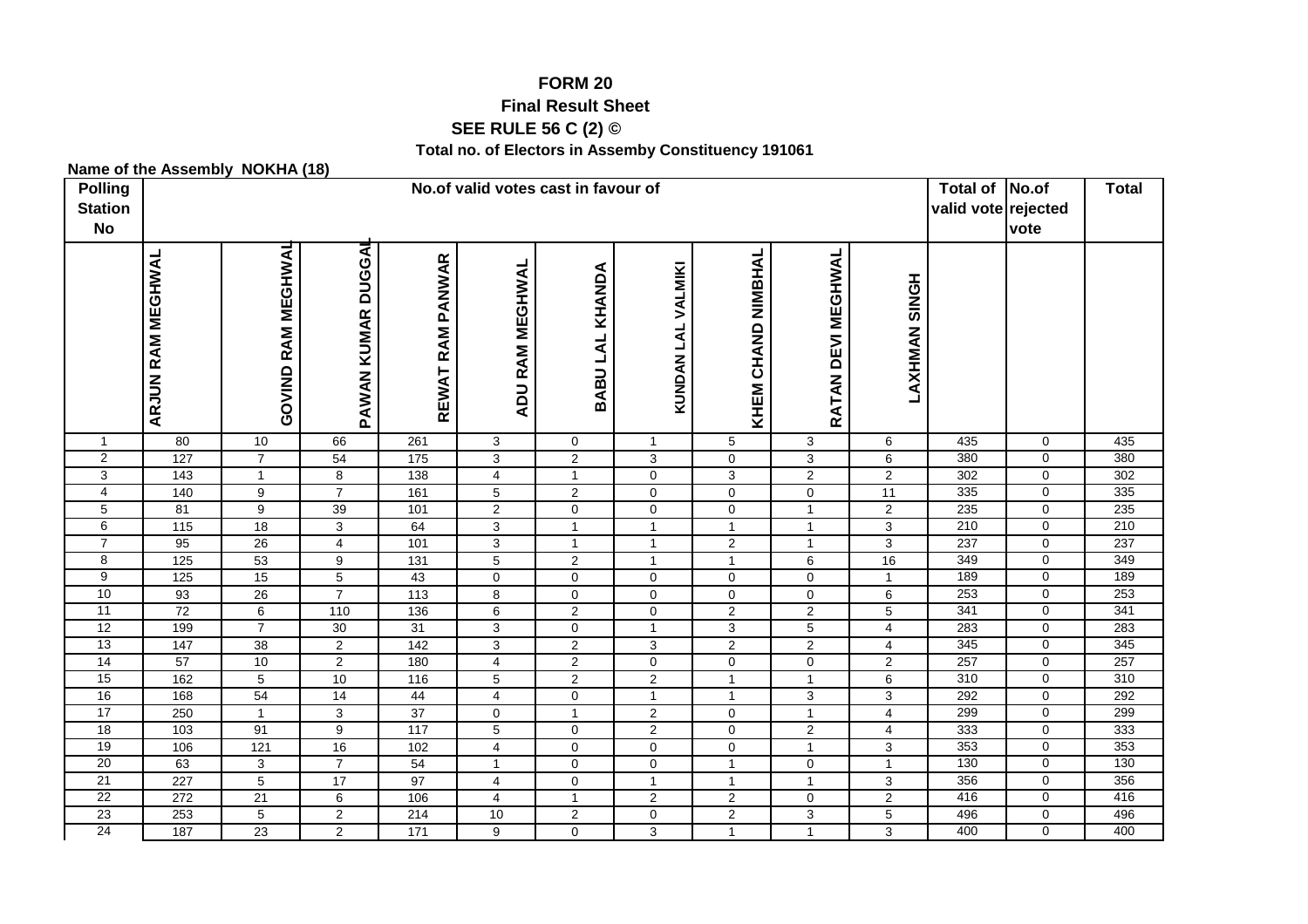| 25              | 162              | 9                | 10              | 159             | 6                       | 0              | $\overline{1}$          | $\mathbf{1}$            | 2                   | 8                         | 358              | $\mathbf 0$    | 358 |
|-----------------|------------------|------------------|-----------------|-----------------|-------------------------|----------------|-------------------------|-------------------------|---------------------|---------------------------|------------------|----------------|-----|
| 26              | 172              | 17               | $\overline{5}$  | 79              | $\overline{4}$          | $\mathbf 0$    | 2                       | 2                       | $\overline{7}$      | 11                        | 299              | 0              | 299 |
| $\overline{27}$ | 89               | 9                | $\mathbf{3}$    | 202             | 9                       | $\mathbf{1}$   | $\overline{c}$          | $\pmb{0}$               | 4                   | $\boldsymbol{7}$          | 326              | 0              | 326 |
| 28              | 130              | 13               | $\overline{12}$ | 93              | 3                       | $\mathbf{1}$   | $\mathbf 0$             | $\mathbf 0$             | 6                   | 6                         | 264              | 0              | 264 |
| 29              | $\frac{155}{ }$  | 8                | $\overline{5}$  | 84              | $\mathbf{1}$            | $\mathbf 0$    | $\mathsf{O}\xspace$     | $\pmb{0}$               | $\mathsf{O}\xspace$ | 3                         | 256              | $\overline{0}$ | 256 |
| 30              | 136              | 5                | $\overline{5}$  | 61              | $\overline{c}$          | $\mathbf 0$    | $\mathbf 0$             | $\mathbf{1}$            | $\mathbf{1}$        | $\mathbf{1}$              | 212              | 0              | 212 |
| 31              | 159              | $\overline{5}$   | $\overline{5}$  | $\overline{74}$ | $\overline{2}$          | $\mathbf 0$    | $\mathbf{1}$            | $\mathbf 0$             | $\overline{2}$      | $\mathbf{1}$              | 249              | 0              | 249 |
| 32              | 126              | 66               | $\overline{8}$  | 44              | $\overline{4}$          | $\mathbf{1}$   | $\mathbf 0$             | $\overline{1}$          | $\overline{2}$      | $\overline{7}$            | 259              | $\overline{0}$ | 259 |
| 33              | 215              | 9                | $\overline{6}$  | 21              | $\overline{\mathbf{c}}$ | $\mathbf 0$    | $\mathbf 0$             | $\mathbf 0$             | $\mathbf{1}$        | 6                         | 260              | 0              | 260 |
| 34              | 102              | 16               | 6               | 43              | 3                       | $\mathbf 0$    | $\mathbf 0$             | $\mathbf{1}$            | 3                   | 3                         | 177              | 0              | 177 |
| 35              | 163              | 35               | 6               | 29              | $\mathbf 0$             | $\mathbf 0$    | $\mathbf 0$             | $\pmb{0}$               | $\mathbf{0}$        | $\overline{c}$            | 235              | $\overline{0}$ | 235 |
| 36              | 117              | ${\bf 74}$       | 6               | 39              | $\mathbf{1}$            | $\mathbf{1}$   | 0                       | 0                       | 2                   | $\,$ 5 $\,$               | 245              | 0              | 245 |
| 37              | 114              | 5                | $\overline{3}$  | 65              | $\mathbf{1}$            | $\mathbf{1}$   | $\mathsf{O}\xspace$     | $\pmb{0}$               | $\mathbf 0$         | $\overline{1}$            | 190              | 0              | 190 |
| 38              | 80               | $\mathbf{1}$     | $\overline{20}$ | 36              | $\mathbf{0}$            | $\mathbf{1}$   | $\mathbf 0$             | $\pmb{0}$               | $\mathbf 0$         | $\mathbf{1}$              | 139              | $\overline{0}$ | 139 |
| 39              | 55               | 21               | 3               | 38              | $\overline{2}$          | $\mathbf 0$    | 0                       | $\mathbf 0$             | $\mathbf{1}$        | 0                         | 120              | 0              | 120 |
| 40              | 119              | 27               | $\overline{8}$  | 30              | $\mathbf 0$             | $\overline{c}$ | $\overline{\mathbf{c}}$ | $\boldsymbol{2}$        | $\overline{2}$      | $\overline{\mathbf{c}}$   | 194              | $\mathbf 0$    | 194 |
| 41              | 120              | 3                | 22              | 102             | $\overline{2}$          | 3              | $\overline{1}$          | $\pmb{0}$               | $\mathsf{O}\xspace$ | $\mathbf{1}$              | 254              | $\overline{0}$ | 254 |
| 42              | 51               | 24               | $\overline{18}$ | 174             | 10                      | $\overline{4}$ | 3                       | $\mathbf 0$             | $\mathbf 0$         | 6                         | 290              | $\mathbf 0$    | 290 |
| 43              | 95               | $\overline{3}$   | $\overline{3}$  | 10              | $\mathbf{1}$            | $\mathbf 0$    | $\mathsf 0$             | $\pmb{0}$               | $\mathsf{O}\xspace$ | $\overline{\mathbf{4}}$   | 116              | $\overline{0}$ | 116 |
| 44              | 87               | 12               | $\overline{23}$ | 67              | $\overline{4}$          | $\mathbf 0$    | $\overline{2}$          | $\mathbf{1}$            | $\mathbf 0$         | $\overline{7}$            | 203              | 0              | 203 |
| 45              | 234              | 11               | $\overline{7}$  | 30              | $\overline{\mathbf{c}}$ | $\mathbf 0$    | $\mathbf{1}$            | $\mathbf 0$             | 2                   | $\,$ 5 $\,$               | 292              | $\mathbf 0$    | 292 |
| 46              | 161              | $\boldsymbol{9}$ | 10              | 54              | $\overline{4}$          | $\mathbf 0$    | $\overline{2}$          | $\mathbf 0$             | $\overline{2}$      | $\overline{7}$            | 249              | 0              | 249 |
| 47              | 183              | $\overline{14}$  | 10              | 88              | $\mathbf{1}$            | $\mathbf 0$    | $\mathbf 0$             | $\mathbf 0$             | 3                   | $\overline{\mathbf{c}}$   | 301              | 0              | 301 |
| 48              | 138              | $\mathbf{1}$     | $\overline{5}$  | 75              | $\mathbf{1}$            | $\mathbf 0$    | 2                       | $\mathbf 0$             | $\mathbf{1}$        | $\mathbf{1}$              | 224              | $\mathbf 0$    | 224 |
| 49              | 101              | 9                | $\overline{5}$  | 55              | $\mathbf{1}$            | $\mathbf 0$    | $\overline{1}$          | 3                       | $\mathbf 0$         | $\overline{3}$            | 178              | 0              | 178 |
| 50              | 153              | 11               | $\overline{4}$  | 75              | 0                       | $\mathbf 0$    | 0                       | $\sqrt{2}$              | $\mathbf{1}$        | 3                         | 249              | 0              | 249 |
| 51              | $\overline{137}$ | $\overline{7}$   | 14              | 61              | $\mathbf{1}$            | $\mathbf{1}$   | $\overline{1}$          | $\overline{2}$          | $\mathbf 0$         | 3                         | 227              | $\mathbf 0$    | 227 |
| 52              | 54               | 9                | 15              | 31              | $\mathbf 0$             | $\mathbf{1}$   | $\mathbf{1}$            | $\mathbf 0$             | $\mathsf{O}\xspace$ | $\overline{2}$            | $\overline{113}$ | $\overline{0}$ | 113 |
| 53              | 92               | 15               | 16              | 140             | $\overline{4}$          | 4              | $\overline{2}$          | 3                       | 3                   | $\bf 8$                   | 287              | 0              | 287 |
| 54              | 85               | 3                | $\mathbf{1}$    | 80              | 0                       | $\overline{2}$ | $\mathbf 0$             | $\pmb{0}$               | $\overline{3}$      | $\mathbf{1}$              | 175              | 0              | 175 |
| 55              | 47               | 3                | $\mathbf 0$     | 60              | $\overline{c}$          | $\mathbf 0$    | $\mathbf 0$             | $\pmb{0}$               | $\mathbf{1}$        | $\mathbf 0$               | $\overline{113}$ | $\overline{0}$ | 113 |
| 56              | 38               | $\overline{2}$   | $\overline{0}$  | 15              | $\mathbf 0$             | $\mathbf 0$    | 0                       | $\mathbf 0$             | $\overline{2}$      | 3                         | 60               | 0              | 60  |
| 57              | 77               | 24               | $\mathbf{1}$    | 81              | 0                       | $\mathbf 0$    | $\overline{2}$          | $\mathbf{1}$            | $\mathsf{O}\xspace$ | $\mathbf{1}$              | 187              | $\overline{0}$ | 187 |
| 58              | 178              | 281              | 10              | 17              | $\mathbf 0$             | $\mathbf 0$    | $\mathbf 0$             | $\pmb{0}$               | $\mathsf{O}\xspace$ | $\mathbf{1}$              | 487              | 0              | 487 |
| 59              | 74               | 6                | $\mathbf{1}$    | 50              | 0                       | 3              | 0                       | $\overline{\mathbf{c}}$ | $\mathbf{1}$        | $\ensuremath{\mathsf{3}}$ | 140              | 0              | 140 |
| 60              | $\overline{133}$ | 3                | $6\overline{6}$ | 138             | $\overline{7}$          | $\mathbf 0$    | $\mathbf 0$             | 3                       | $\mathbf 0$         | $\overline{3}$            | 293              | 0              | 293 |
| 61              | 220              | 30               | $\overline{7}$  | 98              | $\overline{2}$          | $\mathbf 0$    | $\mathbf{1}$            | $\mathbf{1}$            | 3                   | 3                         | 365              | $\overline{0}$ | 365 |
| 62              | 166              | 11               | 27              | 160             | 5                       | $\mathbf 0$    | 0                       | $\sqrt{2}$              | 3                   | 4                         | 378              | 0              | 378 |
| 63              | 349              | 41               | 20              | 199             | $\overline{5}$          | $\mathbf{1}$   | $\overline{1}$          | $\mathbf 0$             | $\overline{1}$      | 13                        | 630              | $\overline{0}$ | 630 |
| 64              | 161              | 6                | $\overline{5}$  | 128             | $\mathsf{O}$            | $\overline{2}$ | $\mathbf{1}$            | $\mathbf 0$             | $\overline{2}$      | 6                         | 311              | 0              | 311 |
| 65              | 206              | 19               | $\overline{5}$  | 44              | $\mathbf{1}$            | $\mathbf{1}$   | 0                       | $\mathbf 0$             | $\overline{2}$      | 2                         | 280              | 0              | 280 |
| 66              | 157              | 10               | 18              | 57              | $\overline{2}$          | $\mathbf{1}$   | $\mathbf 0$             | $\mathbf{1}$            | $\mathbf{0}$        | $\mathbf 0$               | 246              | $\overline{0}$ | 246 |
| 67              | $\overline{24}$  | 0                | 5               | 40              | $\mathbf{1}$            | $\mathbf 0$    | $\mathbf 0$             | $\mathbf 0$             | $\mathbf 0$         | 0                         | 70               | 0              | 70  |
| 68              | 139              | 8                | 8               | 215             | 10                      | $\mathbf{1}$   | 3                       | 3                       | $\,6\,$             | $\overline{7}$            | 400              | 0              | 400 |
| 69              | 127              | $\overline{7}$   | 6               | 155             | 3                       | $\mathbf 0$    | 0                       | 0                       | $\overline{c}$      | $\mathbf{1}$              | 301              | 0              | 301 |
|                 |                  |                  |                 |                 |                         |                |                         |                         |                     |                           |                  |                |     |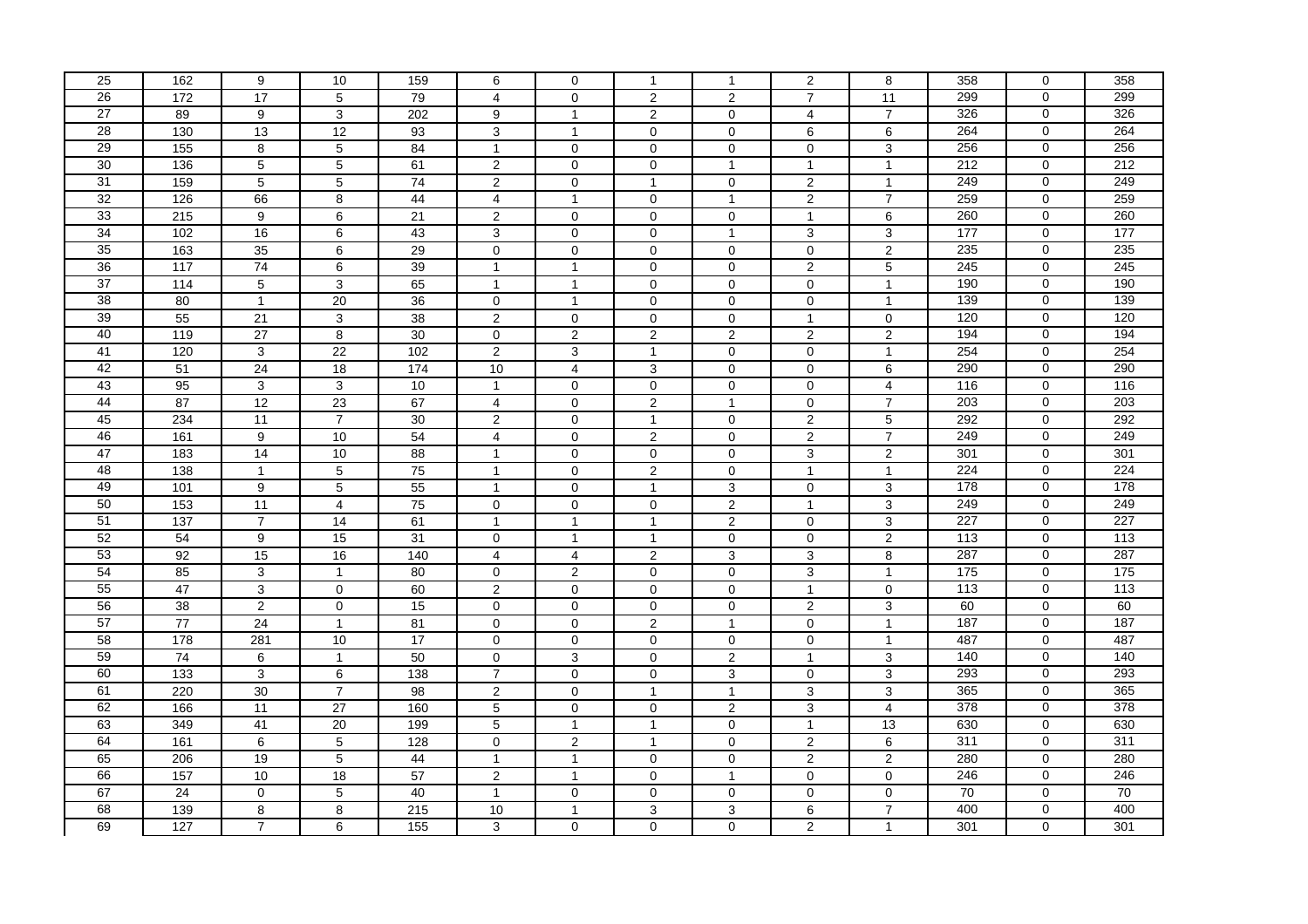| 70              | 96                | 0               | $\overline{2}$      | 11             | $\mathbf{0}$            | $\mathbf 0$    | $\mathbf 0$    | $\mathbf 0$      | 2                   | $\overline{c}$          | 113             | 0              | 113              |
|-----------------|-------------------|-----------------|---------------------|----------------|-------------------------|----------------|----------------|------------------|---------------------|-------------------------|-----------------|----------------|------------------|
| $\overline{71}$ | 29                | 54              | 18                  | 140            | 6                       | $\mathbf{1}$   | 2              | $\mathbf{1}$     | 2                   | $\mathbf 0$             | 253             | $\overline{0}$ | 253              |
| $\overline{72}$ | 188               | $\overline{7}$  | $20\,$              | 61             | $\overline{\mathbf{c}}$ | 0              | 0              | 4                | 0                   | $\,$ 5 $\,$             | 287             | 0              | 287              |
| 73              | 89                | 18              | $\overline{4}$      | 24             | $\mathbf{0}$            | $\mathbf 0$    | $\mathbf 0$    | $\mathbf 0$      | $\mathbf 0$         | $\mathbf 0$             | 135             | $\mathbf 0$    | 135              |
| 74              | 220               | $\overline{7}$  | $\overline{5}$      | 25             | $\mathsf{O}\xspace$     | $\mathbf{1}$   | $\mathbf 0$    | $\mathbf 0$      | $\overline{1}$      | 3                       | 262             | 0              | 262              |
| 75              | 129               | 0               | 0                   | 24             | $\overline{\mathbf{c}}$ | $\mathbf 0$    | $\mathbf 0$    | $\mathbf{1}$     | $\mathbf{1}$        | 3                       | 160             | 0              | 160              |
| 76              | 56                | 10              | $\mathbf{1}$        | 20             | $\mathbf{1}$            | $\mathbf 0$    | 0              | $\mathbf 0$      | $\mathbf{1}$        | 5                       | 94              | 0              | 94               |
| 77              | 143               | 20              | $\overline{5}$      | 110            | 5                       | $\mathbf 0$    | $\mathbf 0$    | $\overline{2}$   | $\overline{2}$      | 4                       | 291             | $\overline{0}$ | 291              |
| 78              | 183               | $\mathbf{1}$    | $\overline{2}$      | 139            | $\mathbf 0$             | $\overline{c}$ | $\overline{1}$ | $\sqrt{2}$       | $\mathbf 0$         | 10                      | 340             | 0              | 340              |
| 79              | 180               | 14              | $\overline{7}$      | 363            | 3                       | 3              | 3              | $\sqrt{2}$       | $\mathbf{1}$        | $\,$ 5 $\,$             | 581             | $\mathbf 0$    | 581              |
| 80              | 73                | 27              | $\overline{2}$      | 108            | $\boldsymbol{7}$        | $\overline{2}$ | 3              | $\pmb{0}$        | $\overline{2}$      | $5\phantom{.0}$         | 229             | 0              | 229              |
| 81              | 53                | 6               | $\mathsf 0$         | 27             | $\mathbf{1}$            | $\mathbf 0$    | $\mathbf 0$    | $\mathbf 0$      | $\mathbf{1}$        | $\mathbf 0$             | 88              | 0              | 88               |
| 82              | 48                | $\overline{27}$ | $\mathsf{O}\xspace$ | 82             | 5                       | $\mathbf 0$    | $\mathbf 0$    | $\mathsf 3$      | $\mathbf{3}$        | $\overline{\mathbf{c}}$ | 170             | 0              | 170              |
| 83              | $\frac{145}{145}$ | $10$            | $\mathbf{1}$        | 36             | $\mathbf{1}$            | $\mathbf{1}$   | $\mathbf 0$    | $\pmb{0}$        | $\mathbf 0$         | $\overline{1}$          | 195             | 0              | $\frac{1}{195}$  |
| 84              | $\overline{135}$  | 14              | 0                   | 33             | $\mathbf 0$             | 2              | $\overline{1}$ | 0                | 2                   | 4                       | 191             | $\mathbf 0$    | 191              |
| 85              | 175               | $\overline{3}$  | 0                   | 25             | $\mathbf 0$             | $\mathbf 0$    | $\mathbf 0$    | $\mathbf{1}$     | $\overline{3}$      | $\overline{2}$          | 209             | $\overline{0}$ | 209              |
| 86              | 168               | 6               | 15                  | 34             | 3                       | $\mathbf 0$    | $\mathbf 0$    | 3                | $\overline{1}$      | $\overline{8}$          | 238             | 0              | 238              |
| 87              | 225               | 92              | 12                  | 198            | $\overline{7}$          | 2              | $\overline{1}$ | 3                | 3                   | $\overline{c}$          | 545             | 0              | 545              |
| 88              | 48                | $\overline{14}$ | $\overline{2}$      | 59             | 3                       | $\mathbf{1}$   | $\overline{1}$ | $\overline{2}$   | $\overline{7}$      | $\overline{2}$          | 139             | $\overline{0}$ | 139              |
| 89              | 78                | $\overline{7}$  | $\mathbf{1}$        | 34             | $\overline{4}$          | $\mathbf{1}$   | 2              | $\mathbf{1}$     | $\overline{1}$      | 8                       | 137             | 0              | $\overline{137}$ |
| 90              | 87                | 28              | 3                   | 44             | 5                       | $\overline{2}$ | $\overline{1}$ | $\boldsymbol{2}$ | $\mathbf{1}$        | $\mathbf{1}$            | 174             | $\pmb{0}$      | 174              |
| 91              | 80                | 11              | $\overline{4}$      | 20             | $\mathbf{1}$            | $\mathbf{1}$   | $\overline{2}$ | $\pmb{0}$        | $\mathsf{O}\xspace$ | $\overline{2}$          | 121             | $\overline{0}$ | 121              |
| 92              | 163               | $\overline{72}$ | 6                   | 204            | 8                       | $\mathbf{1}$   | $\mathbf{1}$   | $\mathbf{1}$     | 6                   | 6                       | 468             | 0              | 468              |
| 93              | 246               | $\overline{78}$ | 3                   | 54             | 0                       | $\mathbf{1}$   | 3              | $\mathbf{1}$     | $\mathbf{1}$        | 9                       | 396             | 0              | 396              |
| 94              | 108               | 15              | $\overline{1}$      | 42             | 3                       | $\mathbf 0$    | $\mathbf 0$    | $\mathbf{1}$     | $\mathbf 0$         | $\overline{3}$          | 173             | $\overline{0}$ | 173              |
| 95              | 197               | 10              | $\overline{4}$      | 102            | 4                       | $\overline{2}$ | $\mathbf 0$    | $\overline{c}$   | $\mathbf{1}$        | 8                       | 330             | 0              | 330              |
| 96              | 179               | 8               | $\mathbf{3}$        | 138            | $\mathbf{1}$            | $\mathbf 0$    | $\mathbf{1}$   | $\mathbf{1}$     | $\mathbf 0$         | $\overline{4}$          | 335             | $\overline{0}$ | 335              |
| 97              | 81                | 36              | $\overline{c}$      | 73             | $\mathbf{1}$            | $\mathbf{1}$   | $\mathbf 0$    | $\mathbf 0$      | $\overline{2}$      | $\mathbf{1}$            | 197             | 0              | 197              |
| 98              | 188               | 48              | 8                   | 58             | $\overline{\mathbf{c}}$ | $\overline{2}$ | $\sqrt{2}$     | 3                | $\mathbf{1}$        | 9                       | 321             | 0              | 321              |
| 99              | 104               | 5               | 6                   | 28             | $\overline{2}$          | $\overline{2}$ | $\mathbf 0$    | $\mathbf 0$      | $\mathbf 0$         | 3                       | 150             | 0              | 150              |
| 100             | 53                | 13              | $\overline{11}$     | 88             | $\overline{2}$          | $\mathbf 0$    | $\mathbf 0$    | $\mathsf 3$      | $\mathbf{1}$        | $\overline{1}$          | $\frac{1}{172}$ | 0              | 172              |
| 101             | 46                | 13              | 4                   | 49             | $\overline{2}$          | $\mathbf 0$    | $\overline{1}$ | $\mathbf{1}$     | $\mathbf 0$         | 4                       | 120             | 0              | 120              |
| 102             | 120               | $\overline{4}$  | $\overline{2}$      | 22             | 0                       | $\mathbf 0$    | $\mathbf 0$    | $\overline{2}$   | $\mathbf{1}$        | $\mathbf{1}$            | 152             | 0              | 152              |
| 103             | 99                | $\frac{145}{ }$ | $\overline{14}$     | 143            | 8                       | $\mathbf 0$    | $\mathbf{1}$   | 6                | $\overline{4}$      | 15                      | 435             | 0              | 435              |
| 104             | 44                | 25              | $\overline{4}$      | 68             | 4                       | $\mathbf{1}$   | 0              | $\mathbf{1}$     | 0                   | $\overline{\mathbf{4}}$ | 151             | 0              | 151              |
| 105             | 34                | $\overline{38}$ | 5                   | 43             | $\overline{2}$          | $\mathbf 0$    | $\mathbf 0$    | $\pmb{0}$        | $\overline{4}$      | $\overline{1}$          | 127             | $\overline{0}$ | 127              |
| 106             | 113               | 23              | $\mathbf 0$         | 8              | $\mathbf 0$             | $\mathbf 0$    | $\mathbf{1}$   | $\mathbf{1}$     | $\overline{1}$      | 5                       | 152             | $\overline{0}$ | 152              |
| 107             | 48                | 57              | 5                   | $\overline{7}$ | $\mathbf 0$             | $\mathbf 0$    | $\overline{2}$ | 0                | $\mathbf{1}$        | $\overline{2}$          | 122             | 0              | 122              |
| 108             | 30                | $\overline{37}$ | $\mathsf 0$         | 30             | $\mathbf{1}$            | $\mathbf 0$    | $\overline{1}$ | $\overline{2}$   | $\overline{2}$      | $\overline{2}$          | 105             | $\overline{0}$ | 105              |
| 109             | 96                | 8               | $6\overline{6}$     | 171            | $\overline{18}$         | $\overline{4}$ | $\mathbf{1}$   | $\mathbf 0$      | $\overline{2}$      | 6                       | 312             | 0              | 312              |
| 110             | 61                | 11              | $\overline{c}$      | 241            | 8                       | $\mathbf{1}$   | $\mathbf 0$    | 0                | $\mathbf{1}$        | 5                       | 330             | 0              | 330              |
| 111             | 66                | 34              | $\overline{0}$      | 71             | $\overline{2}$          | $\mathbf 0$    | $\mathbf{1}$   | $\mathbf 0$      | 2                   | $\overline{5}$          | 181             | $\overline{0}$ | 181              |
| 112             | 53                | 5               | $\mathbf{1}$        | 84             | 3                       | $\mathbf 0$    | $\mathbf 0$    | $\mathbf 0$      | $\mathbf{1}$        | $\mathbf{1}$            | 148             | 0              | 148              |
| $\frac{113}{2}$ | 111               | $\overline{a}$  | $\mathbf{1}$        | 17             | 0                       | 0              | 3              | $\pmb{0}$        | $\mathbf{1}$        | 4                       | 139             | 0              | 139              |
| 114             | 58                | 148             | 9                   | 147            | $\overline{7}$          | $\mathbf{1}$   | $\overline{c}$ | 0                | $\sqrt{2}$          | $\overline{7}$          | 381             | 0              | 381              |
|                 |                   |                 |                     |                |                         |                |                |                  |                     |                         |                 |                |                  |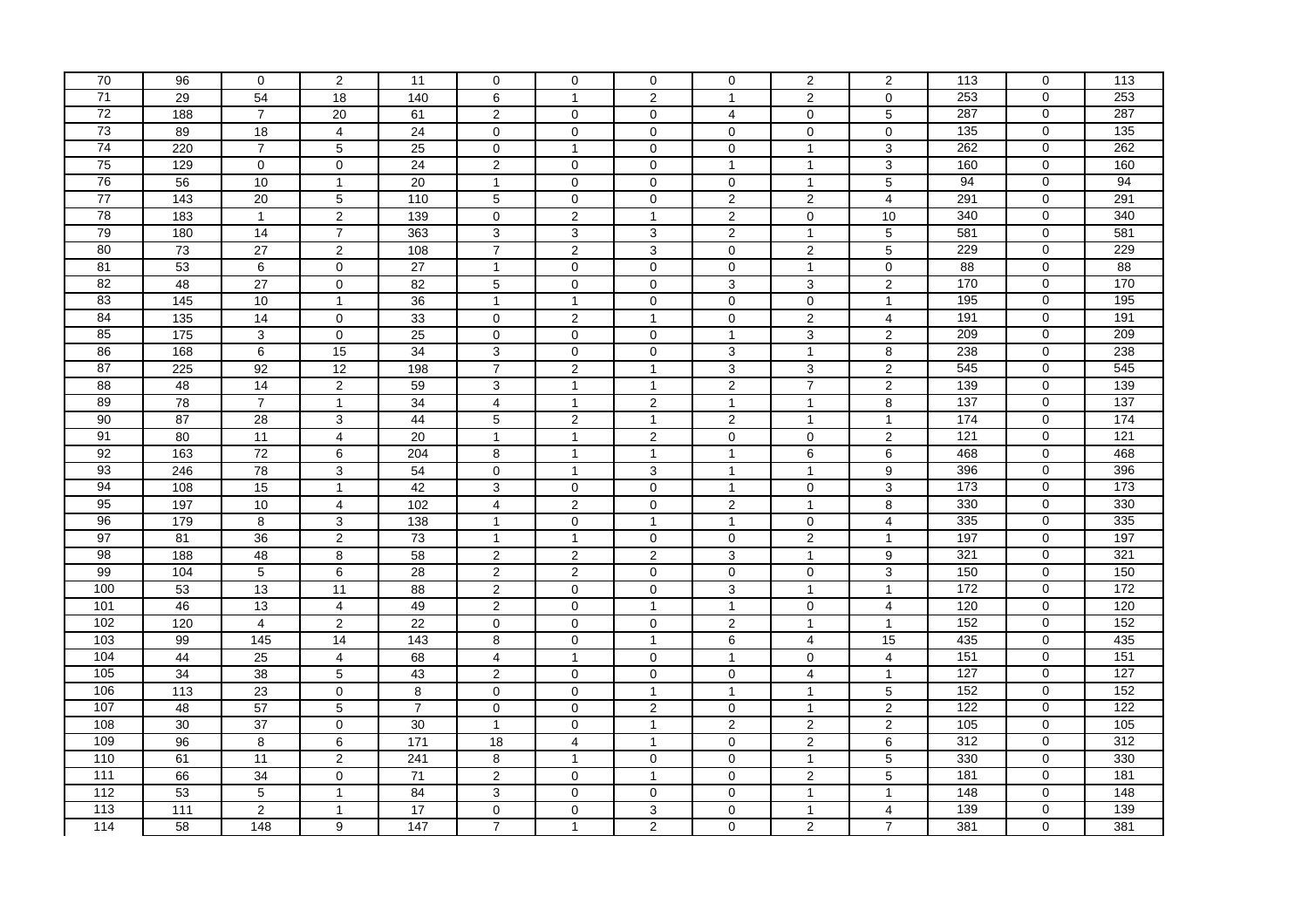| 162<br>$\overline{4}$<br>6<br>6<br>$\mathbf 0$<br>3<br>$\mathbf 0$<br>$\overline{1}$<br>$\overline{1}$<br>105<br>116<br>76<br>3<br>3<br>105<br>0<br>$\mathbf{1}$<br>20<br>$\overline{2}$<br>$\mathbf 0$<br>$\mathbf 0$<br>$\mathbf 0$<br>$\mathbf 0$<br>117<br>$\overline{c}$<br>$\overline{133}$<br>$\overline{133}$<br>38<br>23<br>62<br>3<br>$\overline{2}$<br>$\mathbf{1}$<br>0<br>0<br>$\overline{1}$<br>$\overline{1}$<br>118<br>85<br>0<br>85<br>32<br>$\overline{2}$<br>$\mathbf{2}$<br>6<br>$\mathbf{1}$<br>$\mathbf 0$<br>$\mathbf 0$<br>0<br>41<br>$\overline{1}$<br>119<br>$\overline{7}$<br>$\overline{0}$<br>320<br>218<br>$\overline{11}$<br>$\mathbf{1}$<br>$\overline{2}$<br>$\overline{2}$<br>$\overline{4}$<br>320<br>68<br>3<br>$\overline{4}$<br>120<br>$\overline{c}$<br>$\overline{\mathbf{4}}$<br>90<br>0<br>90<br>54<br>29<br>$\mathbf 0$<br>$\mathbf{1}$<br>$\mathbf 0$<br>$\pmb{0}$<br>$\mathbf 0$<br>0<br>121<br>92<br>120<br>0<br>120<br>$\mathbf 0$<br>0<br>0<br>$\mathbf{1}$<br>$\mathbf{1}$<br>0<br>26<br>$\mathbf 0$<br>$\mathbf 0$<br>122<br>257<br>$\overline{0}$<br>13<br>$\mathbf 0$<br>$\overline{2}$<br>$\pmb{0}$<br>$\overline{2}$<br>5<br>345<br>345<br>64<br>$\mathbf{1}$<br>$\mathbf{1}$<br>123<br>237<br>11<br>$\overline{5}$<br>459<br>0<br>459<br>39<br>150<br>8<br>$\overline{2}$<br>$\overline{2}$<br>$\mathbf{1}$<br>$\overline{4}$<br>124<br>383<br>0<br>383<br>289<br>10<br>$\mathbf{1}$<br>73<br>$\mathbf{1}$<br>$\mathbf{1}$<br>$\mathbf 0$<br>$\overline{2}$<br>$\overline{4}$<br>$\mathbf{2}$<br>125<br>$\overline{0}$<br>190<br>$\overline{23}$<br>6<br>3<br>$\overline{2}$<br>$\mathbf 0$<br>$\overline{\mathbf{4}}$<br>$\overline{2}$<br>8<br>301<br>301<br>63<br>126<br>168<br>$10$<br>290<br>0<br>290<br>10<br>$\mathbf{1}$<br>97<br>$\mathbf{1}$<br>$\overline{2}$<br>0<br>0<br>$\mathbf{1}$<br>127<br>195<br>0<br>5<br>$\,6\,$<br>195<br>146<br>13<br>22<br>$\mathbf{1}$<br>$\pmb{0}$<br>$\overline{1}$<br>$\pmb{0}$<br>$\overline{1}$<br>128<br>$\overline{9}$<br>$\overline{7}$<br>202<br>$\overline{0}$<br>202<br>$\overline{131}$<br>$\overline{21}$<br>$\overline{22}$<br>$\overline{4}$<br>$\mathbf 0$<br>3<br>$\overline{4}$<br>$\mathbf{1}$<br>129<br>136<br>0<br>136<br>70<br>$\overline{\mathbf{4}}$<br>$\overline{2}$<br>2<br>$\,$ 5 $\,$<br>40<br>$\mathbf 0$<br>0<br>$\mathbf 0$<br>13<br>130<br>172<br>236<br>$\mathbf 0$<br>236<br>15<br>3<br>38<br>$\mathbf{1}$<br>$\overline{2}$<br>$\mathbf 0$<br>$\ensuremath{\mathsf{3}}$<br>$\mathbf 0$<br>$\overline{\mathbf{c}}$<br>131<br>137<br>$\overline{8}$<br>$\overline{2}$<br>256<br>$\overline{0}$<br>256<br>20<br>$\mathbf 0$<br>$\pmb{0}$<br>$\mathsf{O}\xspace$<br>$\overline{4}$<br>84<br>$\mathbf{1}$<br>132<br>234<br>234<br>184<br>$\mathbf 0$<br>$\overline{4}$<br>3<br>39<br>$\overline{\mathbf{c}}$<br>$\mathbf 0$<br>$\pmb{0}$<br>$\mathbf 0$<br>$\overline{1}$<br>$\mathbf{1}$<br>$\overline{2}$<br>133<br>221<br>$\overline{9}$<br>$\mathbf{1}$<br>$\overline{2}$<br>$\overline{5}$<br>254<br>$\overline{0}$<br>$\overline{14}$<br>$\mathsf{O}\xspace$<br>$\mathbf 0$<br>$\mathsf 0$<br>254<br>134<br>$\overline{7}$<br>290<br>0<br>290<br>156<br>$\overline{37}$<br>$\mathbf{1}$<br>$\overline{74}$<br>6<br>$\overline{2}$<br>3<br>3<br>$\mathbf{1}$<br>135<br>185<br>19<br>347<br>$\mathbf 0$<br>347<br>11<br>109<br>$\overline{7}$<br>$\overline{2}$<br>3<br>$\mathbf{1}$<br>9<br>$\mathbf{1}$<br>136<br>254<br>$\boldsymbol{9}$<br>8<br>$\overline{7}$<br>$\mathbf{1}$<br>344<br>0<br>344<br>$\mathbf{1}$<br>$\sqrt{2}$<br>$\mathbf 0$<br>$\mathbf{1}$<br>61<br>137<br>304<br>0<br>304<br>167<br>16<br>$\mathbf{1}$<br>9<br>$\overline{2}$<br>$\mathbf 0$<br>$\mathbf{1}$<br>104<br>0<br>4<br>138<br>541<br>541<br>457<br>$\overline{2}$<br>$\mathbf 0$<br>$\overline{7}$<br>70<br>$\mathbf{1}$<br>$\mathbf 0$<br>$\mathbf 0$<br>$\mathbf 0$<br>$\mathbf 0$<br>$\overline{4}$<br>139<br>$\overline{2}$<br>$\overline{2}$<br>$\overline{3}$<br>359<br>0<br>359<br>251<br>54<br>3<br>$\mathbf 0$<br>$\overline{1}$<br>$\mathbf{1}$<br>42<br>140<br>342<br>193<br>$\overline{4}$<br>5<br>0<br>342<br>30<br>105<br>4<br>$\mathbf{1}$<br>0<br>0<br>$\mathbf 0$<br>141<br>147<br>$\mathbf 0$<br>147<br>101<br>6<br>$\pmb{0}$<br>$\mathbf 0$<br>$\mathbf{1}$<br>38<br>$\mathbf 0$<br>$\mathbf 0$<br>$\mathbf 0$<br>$\mathbf{1}$<br>142<br>$\overline{2}$<br>142<br>$\overline{0}$<br>54<br>13<br>$\mathbf{3}$<br>$\pmb{0}$<br>$\overline{1}$<br>$\overline{2}$<br>142<br>67<br>$\mathbf 0$<br>$\mathbf 0$<br>143<br>209<br>$\overline{c}$<br>$\overline{2}$<br>262<br>0<br>262<br>48<br>$\pmb{0}$<br>$\mathbf{1}$<br>$\mathbf 0$<br>$\pmb{0}$<br>$\mathbf 0$<br>0<br>144<br>$\overline{7}$<br>$\overline{2}$<br>$\overline{2}$<br>392<br>0<br>392<br>257<br>5<br>$\mathbf{1}$<br>107<br>$\mathbf{1}$<br>9<br>$\mathbf{1}$<br>145<br>307<br>$\overline{0}$<br>165<br>$\overline{2}$<br>$\mathsf{O}\xspace$<br>$\overline{2}$<br>$\sqrt{2}$<br>$\pmb{0}$<br>307<br>$\mathbf 0$<br>$\mathbf{1}$<br>$\mathbf 0$<br>135<br>146<br>$\overline{0}$<br>176<br>0<br>176<br>110<br>$\mathbf 0$<br>$\mathbf 0$<br>$\pmb{0}$<br>$\mathbf 0$<br>$\mathbf 0$<br>0<br>66<br>0<br>147<br>$\overline{2}$<br>213<br>$\overline{0}$<br>213<br>142<br>$\overline{3}$<br>59<br>$\overline{2}$<br>$\mathsf{O}\xspace$<br>$\overline{2}$<br>$\pmb{0}$<br>$\overline{1}$<br>$\overline{2}$<br>148<br>299<br>299<br>151<br>24<br>$\overline{4}$<br>$\overline{2}$<br>0<br>107<br>$\overline{2}$<br>$\mathbf{1}$<br>$\mathbf{1}$<br>$\sqrt{2}$<br>5<br>149<br>187<br>$\overline{a}$<br>$\mathbf{3}$<br>284<br>0<br>284<br>82<br>4<br>0<br>3<br>$\mathbf{1}$<br>$\mathbf{1}$<br>1<br>184<br>150<br>$\mathbf{1}$<br>0<br>184<br>$\frac{1}{25}$<br>3<br>53<br>$\mathbf{1}$<br>$\mathbf 0$<br>$\mathbf 0$<br>$\overline{1}$<br>$\mathbf 0$<br>0<br>151<br>$\overline{2}$<br>178<br>$\overline{0}$<br>$\frac{105}{2}$<br>$\overline{2}$<br>$\mathbf 0$<br>$\pmb{0}$<br>$\mathsf{O}\xspace$<br>178<br>67<br>$\mathbf{1}$<br>$\mathbf 0$<br>$\overline{1}$<br>$\frac{152}{ }$<br>352<br>0<br>352<br>183<br>6<br>$\overline{\mathbf{4}}$<br>153<br>0<br>$\mathbf 0$<br>0<br>4<br>$\mathbf{1}$<br>$\overline{1}$<br>153<br>288<br>$\overline{0}$<br>175<br>$\overline{3}$<br>$\overline{2}$<br>$\overline{2}$<br>$\overline{1}$<br>288<br>$\overline{1}$<br>$\mathbf 0$<br>$\mathbf 0$<br>$\mathbf 0$<br>104<br>154<br>$\overline{4}$<br>300<br>3<br>$\overline{2}$<br>$\overline{2}$<br>440<br>0<br>440<br>125<br>$\overline{4}$<br>$\mathbf 0$<br>$\mathbf 0$<br>0<br>155<br>$\overline{2}$<br>407<br>407<br>294<br>5<br>3<br>2<br>0<br>$\mathbf{1}$<br>98<br>$\mathbf 0$<br>$\mathbf{1}$<br>1<br>156<br>355<br>$\overline{0}$<br>215<br>$\overline{1}$<br>$\mathbf{1}$<br>$\mathbf{1}$<br>$\mathbf 0$<br>$\mathsf{O}\xspace$<br>$\mathbf 0$<br>355<br>136<br>$\mathbf 0$<br>$\overline{1}$<br>157<br>450<br>$\overline{4}$<br>$\overline{2}$<br>515<br>0<br>515<br>$\mathbf{1}$<br>9<br>$\overline{1}$<br>$\mathbf{1}$<br>$\overline{1}$<br>$\mathbf{1}$<br>45<br>158<br>238<br>238<br>176<br>$\overline{\mathbf{c}}$<br>$\overline{c}$<br>56<br>$\overline{\mathbf{c}}$<br>0<br>0<br>0<br>$\pmb{0}$<br>0<br>0<br>159<br>0<br>$\overline{4}$<br>6<br>0<br>$\mathbf{1}$<br>331<br>331<br>232<br>86<br>$\mathbf{1}$<br>$\mathbf{1}$<br>$\mathbf 0$<br>$\mathbf 0$ |     |  |  |  |  |                |     |             |     |
|-------------------------------------------------------------------------------------------------------------------------------------------------------------------------------------------------------------------------------------------------------------------------------------------------------------------------------------------------------------------------------------------------------------------------------------------------------------------------------------------------------------------------------------------------------------------------------------------------------------------------------------------------------------------------------------------------------------------------------------------------------------------------------------------------------------------------------------------------------------------------------------------------------------------------------------------------------------------------------------------------------------------------------------------------------------------------------------------------------------------------------------------------------------------------------------------------------------------------------------------------------------------------------------------------------------------------------------------------------------------------------------------------------------------------------------------------------------------------------------------------------------------------------------------------------------------------------------------------------------------------------------------------------------------------------------------------------------------------------------------------------------------------------------------------------------------------------------------------------------------------------------------------------------------------------------------------------------------------------------------------------------------------------------------------------------------------------------------------------------------------------------------------------------------------------------------------------------------------------------------------------------------------------------------------------------------------------------------------------------------------------------------------------------------------------------------------------------------------------------------------------------------------------------------------------------------------------------------------------------------------------------------------------------------------------------------------------------------------------------------------------------------------------------------------------------------------------------------------------------------------------------------------------------------------------------------------------------------------------------------------------------------------------------------------------------------------------------------------------------------------------------------------------------------------------------------------------------------------------------------------------------------------------------------------------------------------------------------------------------------------------------------------------------------------------------------------------------------------------------------------------------------------------------------------------------------------------------------------------------------------------------------------------------------------------------------------------------------------------------------------------------------------------------------------------------------------------------------------------------------------------------------------------------------------------------------------------------------------------------------------------------------------------------------------------------------------------------------------------------------------------------------------------------------------------------------------------------------------------------------------------------------------------------------------------------------------------------------------------------------------------------------------------------------------------------------------------------------------------------------------------------------------------------------------------------------------------------------------------------------------------------------------------------------------------------------------------------------------------------------------------------------------------------------------------------------------------------------------------------------------------------------------------------------------------------------------------------------------------------------------------------------------------------------------------------------------------------------------------------------------------------------------------------------------------------------------------------------------------------------------------------------------------------------------------------------------------------------------------------------------------------------------------------------------------------------------------------------------------------------------------------------------------------------------------------------------------------------------------------------------------------------------------------------------------------------------------------------------------------------------------------------------------------------------------------------------------------------------------------------------------------------------------------------------------------------------------------------------------------------------------------------------------------------------------------------------------------------------------------------------------------------------------------------------------------------------------------------------------------------------------------------------------------------------------------------------------------------------------------------------------------------------------------------------------------------------------------------------------------------------------------------------------------------------------------------------------------------------------------------------------------------------------------------------------------------------------------------------------------------------------------------------------------------------------------------------------------------------------------------------------------------------------------------------------------------------------------------------------------------------------------------------------------------------------------------------------------------------------------------------------------------------------------------------------------------------------------------------------------------------------------------------------------------------------------------------------------------------------------------------|-----|--|--|--|--|----------------|-----|-------------|-----|
|                                                                                                                                                                                                                                                                                                                                                                                                                                                                                                                                                                                                                                                                                                                                                                                                                                                                                                                                                                                                                                                                                                                                                                                                                                                                                                                                                                                                                                                                                                                                                                                                                                                                                                                                                                                                                                                                                                                                                                                                                                                                                                                                                                                                                                                                                                                                                                                                                                                                                                                                                                                                                                                                                                                                                                                                                                                                                                                                                                                                                                                                                                                                                                                                                                                                                                                                                                                                                                                                                                                                                                                                                                                                                                                                                                                                                                                                                                                                                                                                                                                                                                                                                                                                                                                                                                                                                                                                                                                                                                                                                                                                                                                                                                                                                                                                                                                                                                                                                                                                                                                                                                                                                                                                                                                                                                                                                                                                                                                                                                                                                                                                                                                                                                                                                                                                                                                                                                                                                                                                                                                                                                                                                                                                                                                                                                                                                                                                                                                                                                                                                                                                                                                                                                                                                                                                                                                                                                                                                                                                                                                                                                                                                                                                                                                                                                                                                                         | 115 |  |  |  |  | $\overline{2}$ | 185 | $\mathbf 0$ | 185 |
|                                                                                                                                                                                                                                                                                                                                                                                                                                                                                                                                                                                                                                                                                                                                                                                                                                                                                                                                                                                                                                                                                                                                                                                                                                                                                                                                                                                                                                                                                                                                                                                                                                                                                                                                                                                                                                                                                                                                                                                                                                                                                                                                                                                                                                                                                                                                                                                                                                                                                                                                                                                                                                                                                                                                                                                                                                                                                                                                                                                                                                                                                                                                                                                                                                                                                                                                                                                                                                                                                                                                                                                                                                                                                                                                                                                                                                                                                                                                                                                                                                                                                                                                                                                                                                                                                                                                                                                                                                                                                                                                                                                                                                                                                                                                                                                                                                                                                                                                                                                                                                                                                                                                                                                                                                                                                                                                                                                                                                                                                                                                                                                                                                                                                                                                                                                                                                                                                                                                                                                                                                                                                                                                                                                                                                                                                                                                                                                                                                                                                                                                                                                                                                                                                                                                                                                                                                                                                                                                                                                                                                                                                                                                                                                                                                                                                                                                                                         |     |  |  |  |  |                |     |             |     |
|                                                                                                                                                                                                                                                                                                                                                                                                                                                                                                                                                                                                                                                                                                                                                                                                                                                                                                                                                                                                                                                                                                                                                                                                                                                                                                                                                                                                                                                                                                                                                                                                                                                                                                                                                                                                                                                                                                                                                                                                                                                                                                                                                                                                                                                                                                                                                                                                                                                                                                                                                                                                                                                                                                                                                                                                                                                                                                                                                                                                                                                                                                                                                                                                                                                                                                                                                                                                                                                                                                                                                                                                                                                                                                                                                                                                                                                                                                                                                                                                                                                                                                                                                                                                                                                                                                                                                                                                                                                                                                                                                                                                                                                                                                                                                                                                                                                                                                                                                                                                                                                                                                                                                                                                                                                                                                                                                                                                                                                                                                                                                                                                                                                                                                                                                                                                                                                                                                                                                                                                                                                                                                                                                                                                                                                                                                                                                                                                                                                                                                                                                                                                                                                                                                                                                                                                                                                                                                                                                                                                                                                                                                                                                                                                                                                                                                                                                                         |     |  |  |  |  |                |     |             |     |
|                                                                                                                                                                                                                                                                                                                                                                                                                                                                                                                                                                                                                                                                                                                                                                                                                                                                                                                                                                                                                                                                                                                                                                                                                                                                                                                                                                                                                                                                                                                                                                                                                                                                                                                                                                                                                                                                                                                                                                                                                                                                                                                                                                                                                                                                                                                                                                                                                                                                                                                                                                                                                                                                                                                                                                                                                                                                                                                                                                                                                                                                                                                                                                                                                                                                                                                                                                                                                                                                                                                                                                                                                                                                                                                                                                                                                                                                                                                                                                                                                                                                                                                                                                                                                                                                                                                                                                                                                                                                                                                                                                                                                                                                                                                                                                                                                                                                                                                                                                                                                                                                                                                                                                                                                                                                                                                                                                                                                                                                                                                                                                                                                                                                                                                                                                                                                                                                                                                                                                                                                                                                                                                                                                                                                                                                                                                                                                                                                                                                                                                                                                                                                                                                                                                                                                                                                                                                                                                                                                                                                                                                                                                                                                                                                                                                                                                                                                         |     |  |  |  |  |                |     |             |     |
|                                                                                                                                                                                                                                                                                                                                                                                                                                                                                                                                                                                                                                                                                                                                                                                                                                                                                                                                                                                                                                                                                                                                                                                                                                                                                                                                                                                                                                                                                                                                                                                                                                                                                                                                                                                                                                                                                                                                                                                                                                                                                                                                                                                                                                                                                                                                                                                                                                                                                                                                                                                                                                                                                                                                                                                                                                                                                                                                                                                                                                                                                                                                                                                                                                                                                                                                                                                                                                                                                                                                                                                                                                                                                                                                                                                                                                                                                                                                                                                                                                                                                                                                                                                                                                                                                                                                                                                                                                                                                                                                                                                                                                                                                                                                                                                                                                                                                                                                                                                                                                                                                                                                                                                                                                                                                                                                                                                                                                                                                                                                                                                                                                                                                                                                                                                                                                                                                                                                                                                                                                                                                                                                                                                                                                                                                                                                                                                                                                                                                                                                                                                                                                                                                                                                                                                                                                                                                                                                                                                                                                                                                                                                                                                                                                                                                                                                                                         |     |  |  |  |  |                |     |             |     |
|                                                                                                                                                                                                                                                                                                                                                                                                                                                                                                                                                                                                                                                                                                                                                                                                                                                                                                                                                                                                                                                                                                                                                                                                                                                                                                                                                                                                                                                                                                                                                                                                                                                                                                                                                                                                                                                                                                                                                                                                                                                                                                                                                                                                                                                                                                                                                                                                                                                                                                                                                                                                                                                                                                                                                                                                                                                                                                                                                                                                                                                                                                                                                                                                                                                                                                                                                                                                                                                                                                                                                                                                                                                                                                                                                                                                                                                                                                                                                                                                                                                                                                                                                                                                                                                                                                                                                                                                                                                                                                                                                                                                                                                                                                                                                                                                                                                                                                                                                                                                                                                                                                                                                                                                                                                                                                                                                                                                                                                                                                                                                                                                                                                                                                                                                                                                                                                                                                                                                                                                                                                                                                                                                                                                                                                                                                                                                                                                                                                                                                                                                                                                                                                                                                                                                                                                                                                                                                                                                                                                                                                                                                                                                                                                                                                                                                                                                                         |     |  |  |  |  |                |     |             |     |
|                                                                                                                                                                                                                                                                                                                                                                                                                                                                                                                                                                                                                                                                                                                                                                                                                                                                                                                                                                                                                                                                                                                                                                                                                                                                                                                                                                                                                                                                                                                                                                                                                                                                                                                                                                                                                                                                                                                                                                                                                                                                                                                                                                                                                                                                                                                                                                                                                                                                                                                                                                                                                                                                                                                                                                                                                                                                                                                                                                                                                                                                                                                                                                                                                                                                                                                                                                                                                                                                                                                                                                                                                                                                                                                                                                                                                                                                                                                                                                                                                                                                                                                                                                                                                                                                                                                                                                                                                                                                                                                                                                                                                                                                                                                                                                                                                                                                                                                                                                                                                                                                                                                                                                                                                                                                                                                                                                                                                                                                                                                                                                                                                                                                                                                                                                                                                                                                                                                                                                                                                                                                                                                                                                                                                                                                                                                                                                                                                                                                                                                                                                                                                                                                                                                                                                                                                                                                                                                                                                                                                                                                                                                                                                                                                                                                                                                                                                         |     |  |  |  |  |                |     |             |     |
|                                                                                                                                                                                                                                                                                                                                                                                                                                                                                                                                                                                                                                                                                                                                                                                                                                                                                                                                                                                                                                                                                                                                                                                                                                                                                                                                                                                                                                                                                                                                                                                                                                                                                                                                                                                                                                                                                                                                                                                                                                                                                                                                                                                                                                                                                                                                                                                                                                                                                                                                                                                                                                                                                                                                                                                                                                                                                                                                                                                                                                                                                                                                                                                                                                                                                                                                                                                                                                                                                                                                                                                                                                                                                                                                                                                                                                                                                                                                                                                                                                                                                                                                                                                                                                                                                                                                                                                                                                                                                                                                                                                                                                                                                                                                                                                                                                                                                                                                                                                                                                                                                                                                                                                                                                                                                                                                                                                                                                                                                                                                                                                                                                                                                                                                                                                                                                                                                                                                                                                                                                                                                                                                                                                                                                                                                                                                                                                                                                                                                                                                                                                                                                                                                                                                                                                                                                                                                                                                                                                                                                                                                                                                                                                                                                                                                                                                                                         |     |  |  |  |  |                |     |             |     |
|                                                                                                                                                                                                                                                                                                                                                                                                                                                                                                                                                                                                                                                                                                                                                                                                                                                                                                                                                                                                                                                                                                                                                                                                                                                                                                                                                                                                                                                                                                                                                                                                                                                                                                                                                                                                                                                                                                                                                                                                                                                                                                                                                                                                                                                                                                                                                                                                                                                                                                                                                                                                                                                                                                                                                                                                                                                                                                                                                                                                                                                                                                                                                                                                                                                                                                                                                                                                                                                                                                                                                                                                                                                                                                                                                                                                                                                                                                                                                                                                                                                                                                                                                                                                                                                                                                                                                                                                                                                                                                                                                                                                                                                                                                                                                                                                                                                                                                                                                                                                                                                                                                                                                                                                                                                                                                                                                                                                                                                                                                                                                                                                                                                                                                                                                                                                                                                                                                                                                                                                                                                                                                                                                                                                                                                                                                                                                                                                                                                                                                                                                                                                                                                                                                                                                                                                                                                                                                                                                                                                                                                                                                                                                                                                                                                                                                                                                                         |     |  |  |  |  |                |     |             |     |
|                                                                                                                                                                                                                                                                                                                                                                                                                                                                                                                                                                                                                                                                                                                                                                                                                                                                                                                                                                                                                                                                                                                                                                                                                                                                                                                                                                                                                                                                                                                                                                                                                                                                                                                                                                                                                                                                                                                                                                                                                                                                                                                                                                                                                                                                                                                                                                                                                                                                                                                                                                                                                                                                                                                                                                                                                                                                                                                                                                                                                                                                                                                                                                                                                                                                                                                                                                                                                                                                                                                                                                                                                                                                                                                                                                                                                                                                                                                                                                                                                                                                                                                                                                                                                                                                                                                                                                                                                                                                                                                                                                                                                                                                                                                                                                                                                                                                                                                                                                                                                                                                                                                                                                                                                                                                                                                                                                                                                                                                                                                                                                                                                                                                                                                                                                                                                                                                                                                                                                                                                                                                                                                                                                                                                                                                                                                                                                                                                                                                                                                                                                                                                                                                                                                                                                                                                                                                                                                                                                                                                                                                                                                                                                                                                                                                                                                                                                         |     |  |  |  |  |                |     |             |     |
|                                                                                                                                                                                                                                                                                                                                                                                                                                                                                                                                                                                                                                                                                                                                                                                                                                                                                                                                                                                                                                                                                                                                                                                                                                                                                                                                                                                                                                                                                                                                                                                                                                                                                                                                                                                                                                                                                                                                                                                                                                                                                                                                                                                                                                                                                                                                                                                                                                                                                                                                                                                                                                                                                                                                                                                                                                                                                                                                                                                                                                                                                                                                                                                                                                                                                                                                                                                                                                                                                                                                                                                                                                                                                                                                                                                                                                                                                                                                                                                                                                                                                                                                                                                                                                                                                                                                                                                                                                                                                                                                                                                                                                                                                                                                                                                                                                                                                                                                                                                                                                                                                                                                                                                                                                                                                                                                                                                                                                                                                                                                                                                                                                                                                                                                                                                                                                                                                                                                                                                                                                                                                                                                                                                                                                                                                                                                                                                                                                                                                                                                                                                                                                                                                                                                                                                                                                                                                                                                                                                                                                                                                                                                                                                                                                                                                                                                                                         |     |  |  |  |  |                |     |             |     |
|                                                                                                                                                                                                                                                                                                                                                                                                                                                                                                                                                                                                                                                                                                                                                                                                                                                                                                                                                                                                                                                                                                                                                                                                                                                                                                                                                                                                                                                                                                                                                                                                                                                                                                                                                                                                                                                                                                                                                                                                                                                                                                                                                                                                                                                                                                                                                                                                                                                                                                                                                                                                                                                                                                                                                                                                                                                                                                                                                                                                                                                                                                                                                                                                                                                                                                                                                                                                                                                                                                                                                                                                                                                                                                                                                                                                                                                                                                                                                                                                                                                                                                                                                                                                                                                                                                                                                                                                                                                                                                                                                                                                                                                                                                                                                                                                                                                                                                                                                                                                                                                                                                                                                                                                                                                                                                                                                                                                                                                                                                                                                                                                                                                                                                                                                                                                                                                                                                                                                                                                                                                                                                                                                                                                                                                                                                                                                                                                                                                                                                                                                                                                                                                                                                                                                                                                                                                                                                                                                                                                                                                                                                                                                                                                                                                                                                                                                                         |     |  |  |  |  |                |     |             |     |
|                                                                                                                                                                                                                                                                                                                                                                                                                                                                                                                                                                                                                                                                                                                                                                                                                                                                                                                                                                                                                                                                                                                                                                                                                                                                                                                                                                                                                                                                                                                                                                                                                                                                                                                                                                                                                                                                                                                                                                                                                                                                                                                                                                                                                                                                                                                                                                                                                                                                                                                                                                                                                                                                                                                                                                                                                                                                                                                                                                                                                                                                                                                                                                                                                                                                                                                                                                                                                                                                                                                                                                                                                                                                                                                                                                                                                                                                                                                                                                                                                                                                                                                                                                                                                                                                                                                                                                                                                                                                                                                                                                                                                                                                                                                                                                                                                                                                                                                                                                                                                                                                                                                                                                                                                                                                                                                                                                                                                                                                                                                                                                                                                                                                                                                                                                                                                                                                                                                                                                                                                                                                                                                                                                                                                                                                                                                                                                                                                                                                                                                                                                                                                                                                                                                                                                                                                                                                                                                                                                                                                                                                                                                                                                                                                                                                                                                                                                         |     |  |  |  |  |                |     |             |     |
|                                                                                                                                                                                                                                                                                                                                                                                                                                                                                                                                                                                                                                                                                                                                                                                                                                                                                                                                                                                                                                                                                                                                                                                                                                                                                                                                                                                                                                                                                                                                                                                                                                                                                                                                                                                                                                                                                                                                                                                                                                                                                                                                                                                                                                                                                                                                                                                                                                                                                                                                                                                                                                                                                                                                                                                                                                                                                                                                                                                                                                                                                                                                                                                                                                                                                                                                                                                                                                                                                                                                                                                                                                                                                                                                                                                                                                                                                                                                                                                                                                                                                                                                                                                                                                                                                                                                                                                                                                                                                                                                                                                                                                                                                                                                                                                                                                                                                                                                                                                                                                                                                                                                                                                                                                                                                                                                                                                                                                                                                                                                                                                                                                                                                                                                                                                                                                                                                                                                                                                                                                                                                                                                                                                                                                                                                                                                                                                                                                                                                                                                                                                                                                                                                                                                                                                                                                                                                                                                                                                                                                                                                                                                                                                                                                                                                                                                                                         |     |  |  |  |  |                |     |             |     |
|                                                                                                                                                                                                                                                                                                                                                                                                                                                                                                                                                                                                                                                                                                                                                                                                                                                                                                                                                                                                                                                                                                                                                                                                                                                                                                                                                                                                                                                                                                                                                                                                                                                                                                                                                                                                                                                                                                                                                                                                                                                                                                                                                                                                                                                                                                                                                                                                                                                                                                                                                                                                                                                                                                                                                                                                                                                                                                                                                                                                                                                                                                                                                                                                                                                                                                                                                                                                                                                                                                                                                                                                                                                                                                                                                                                                                                                                                                                                                                                                                                                                                                                                                                                                                                                                                                                                                                                                                                                                                                                                                                                                                                                                                                                                                                                                                                                                                                                                                                                                                                                                                                                                                                                                                                                                                                                                                                                                                                                                                                                                                                                                                                                                                                                                                                                                                                                                                                                                                                                                                                                                                                                                                                                                                                                                                                                                                                                                                                                                                                                                                                                                                                                                                                                                                                                                                                                                                                                                                                                                                                                                                                                                                                                                                                                                                                                                                                         |     |  |  |  |  |                |     |             |     |
|                                                                                                                                                                                                                                                                                                                                                                                                                                                                                                                                                                                                                                                                                                                                                                                                                                                                                                                                                                                                                                                                                                                                                                                                                                                                                                                                                                                                                                                                                                                                                                                                                                                                                                                                                                                                                                                                                                                                                                                                                                                                                                                                                                                                                                                                                                                                                                                                                                                                                                                                                                                                                                                                                                                                                                                                                                                                                                                                                                                                                                                                                                                                                                                                                                                                                                                                                                                                                                                                                                                                                                                                                                                                                                                                                                                                                                                                                                                                                                                                                                                                                                                                                                                                                                                                                                                                                                                                                                                                                                                                                                                                                                                                                                                                                                                                                                                                                                                                                                                                                                                                                                                                                                                                                                                                                                                                                                                                                                                                                                                                                                                                                                                                                                                                                                                                                                                                                                                                                                                                                                                                                                                                                                                                                                                                                                                                                                                                                                                                                                                                                                                                                                                                                                                                                                                                                                                                                                                                                                                                                                                                                                                                                                                                                                                                                                                                                                         |     |  |  |  |  |                |     |             |     |
|                                                                                                                                                                                                                                                                                                                                                                                                                                                                                                                                                                                                                                                                                                                                                                                                                                                                                                                                                                                                                                                                                                                                                                                                                                                                                                                                                                                                                                                                                                                                                                                                                                                                                                                                                                                                                                                                                                                                                                                                                                                                                                                                                                                                                                                                                                                                                                                                                                                                                                                                                                                                                                                                                                                                                                                                                                                                                                                                                                                                                                                                                                                                                                                                                                                                                                                                                                                                                                                                                                                                                                                                                                                                                                                                                                                                                                                                                                                                                                                                                                                                                                                                                                                                                                                                                                                                                                                                                                                                                                                                                                                                                                                                                                                                                                                                                                                                                                                                                                                                                                                                                                                                                                                                                                                                                                                                                                                                                                                                                                                                                                                                                                                                                                                                                                                                                                                                                                                                                                                                                                                                                                                                                                                                                                                                                                                                                                                                                                                                                                                                                                                                                                                                                                                                                                                                                                                                                                                                                                                                                                                                                                                                                                                                                                                                                                                                                                         |     |  |  |  |  |                |     |             |     |
|                                                                                                                                                                                                                                                                                                                                                                                                                                                                                                                                                                                                                                                                                                                                                                                                                                                                                                                                                                                                                                                                                                                                                                                                                                                                                                                                                                                                                                                                                                                                                                                                                                                                                                                                                                                                                                                                                                                                                                                                                                                                                                                                                                                                                                                                                                                                                                                                                                                                                                                                                                                                                                                                                                                                                                                                                                                                                                                                                                                                                                                                                                                                                                                                                                                                                                                                                                                                                                                                                                                                                                                                                                                                                                                                                                                                                                                                                                                                                                                                                                                                                                                                                                                                                                                                                                                                                                                                                                                                                                                                                                                                                                                                                                                                                                                                                                                                                                                                                                                                                                                                                                                                                                                                                                                                                                                                                                                                                                                                                                                                                                                                                                                                                                                                                                                                                                                                                                                                                                                                                                                                                                                                                                                                                                                                                                                                                                                                                                                                                                                                                                                                                                                                                                                                                                                                                                                                                                                                                                                                                                                                                                                                                                                                                                                                                                                                                                         |     |  |  |  |  |                |     |             |     |
|                                                                                                                                                                                                                                                                                                                                                                                                                                                                                                                                                                                                                                                                                                                                                                                                                                                                                                                                                                                                                                                                                                                                                                                                                                                                                                                                                                                                                                                                                                                                                                                                                                                                                                                                                                                                                                                                                                                                                                                                                                                                                                                                                                                                                                                                                                                                                                                                                                                                                                                                                                                                                                                                                                                                                                                                                                                                                                                                                                                                                                                                                                                                                                                                                                                                                                                                                                                                                                                                                                                                                                                                                                                                                                                                                                                                                                                                                                                                                                                                                                                                                                                                                                                                                                                                                                                                                                                                                                                                                                                                                                                                                                                                                                                                                                                                                                                                                                                                                                                                                                                                                                                                                                                                                                                                                                                                                                                                                                                                                                                                                                                                                                                                                                                                                                                                                                                                                                                                                                                                                                                                                                                                                                                                                                                                                                                                                                                                                                                                                                                                                                                                                                                                                                                                                                                                                                                                                                                                                                                                                                                                                                                                                                                                                                                                                                                                                                         |     |  |  |  |  |                |     |             |     |
|                                                                                                                                                                                                                                                                                                                                                                                                                                                                                                                                                                                                                                                                                                                                                                                                                                                                                                                                                                                                                                                                                                                                                                                                                                                                                                                                                                                                                                                                                                                                                                                                                                                                                                                                                                                                                                                                                                                                                                                                                                                                                                                                                                                                                                                                                                                                                                                                                                                                                                                                                                                                                                                                                                                                                                                                                                                                                                                                                                                                                                                                                                                                                                                                                                                                                                                                                                                                                                                                                                                                                                                                                                                                                                                                                                                                                                                                                                                                                                                                                                                                                                                                                                                                                                                                                                                                                                                                                                                                                                                                                                                                                                                                                                                                                                                                                                                                                                                                                                                                                                                                                                                                                                                                                                                                                                                                                                                                                                                                                                                                                                                                                                                                                                                                                                                                                                                                                                                                                                                                                                                                                                                                                                                                                                                                                                                                                                                                                                                                                                                                                                                                                                                                                                                                                                                                                                                                                                                                                                                                                                                                                                                                                                                                                                                                                                                                                                         |     |  |  |  |  |                |     |             |     |
|                                                                                                                                                                                                                                                                                                                                                                                                                                                                                                                                                                                                                                                                                                                                                                                                                                                                                                                                                                                                                                                                                                                                                                                                                                                                                                                                                                                                                                                                                                                                                                                                                                                                                                                                                                                                                                                                                                                                                                                                                                                                                                                                                                                                                                                                                                                                                                                                                                                                                                                                                                                                                                                                                                                                                                                                                                                                                                                                                                                                                                                                                                                                                                                                                                                                                                                                                                                                                                                                                                                                                                                                                                                                                                                                                                                                                                                                                                                                                                                                                                                                                                                                                                                                                                                                                                                                                                                                                                                                                                                                                                                                                                                                                                                                                                                                                                                                                                                                                                                                                                                                                                                                                                                                                                                                                                                                                                                                                                                                                                                                                                                                                                                                                                                                                                                                                                                                                                                                                                                                                                                                                                                                                                                                                                                                                                                                                                                                                                                                                                                                                                                                                                                                                                                                                                                                                                                                                                                                                                                                                                                                                                                                                                                                                                                                                                                                                                         |     |  |  |  |  |                |     |             |     |
|                                                                                                                                                                                                                                                                                                                                                                                                                                                                                                                                                                                                                                                                                                                                                                                                                                                                                                                                                                                                                                                                                                                                                                                                                                                                                                                                                                                                                                                                                                                                                                                                                                                                                                                                                                                                                                                                                                                                                                                                                                                                                                                                                                                                                                                                                                                                                                                                                                                                                                                                                                                                                                                                                                                                                                                                                                                                                                                                                                                                                                                                                                                                                                                                                                                                                                                                                                                                                                                                                                                                                                                                                                                                                                                                                                                                                                                                                                                                                                                                                                                                                                                                                                                                                                                                                                                                                                                                                                                                                                                                                                                                                                                                                                                                                                                                                                                                                                                                                                                                                                                                                                                                                                                                                                                                                                                                                                                                                                                                                                                                                                                                                                                                                                                                                                                                                                                                                                                                                                                                                                                                                                                                                                                                                                                                                                                                                                                                                                                                                                                                                                                                                                                                                                                                                                                                                                                                                                                                                                                                                                                                                                                                                                                                                                                                                                                                                                         |     |  |  |  |  |                |     |             |     |
|                                                                                                                                                                                                                                                                                                                                                                                                                                                                                                                                                                                                                                                                                                                                                                                                                                                                                                                                                                                                                                                                                                                                                                                                                                                                                                                                                                                                                                                                                                                                                                                                                                                                                                                                                                                                                                                                                                                                                                                                                                                                                                                                                                                                                                                                                                                                                                                                                                                                                                                                                                                                                                                                                                                                                                                                                                                                                                                                                                                                                                                                                                                                                                                                                                                                                                                                                                                                                                                                                                                                                                                                                                                                                                                                                                                                                                                                                                                                                                                                                                                                                                                                                                                                                                                                                                                                                                                                                                                                                                                                                                                                                                                                                                                                                                                                                                                                                                                                                                                                                                                                                                                                                                                                                                                                                                                                                                                                                                                                                                                                                                                                                                                                                                                                                                                                                                                                                                                                                                                                                                                                                                                                                                                                                                                                                                                                                                                                                                                                                                                                                                                                                                                                                                                                                                                                                                                                                                                                                                                                                                                                                                                                                                                                                                                                                                                                                                         |     |  |  |  |  |                |     |             |     |
|                                                                                                                                                                                                                                                                                                                                                                                                                                                                                                                                                                                                                                                                                                                                                                                                                                                                                                                                                                                                                                                                                                                                                                                                                                                                                                                                                                                                                                                                                                                                                                                                                                                                                                                                                                                                                                                                                                                                                                                                                                                                                                                                                                                                                                                                                                                                                                                                                                                                                                                                                                                                                                                                                                                                                                                                                                                                                                                                                                                                                                                                                                                                                                                                                                                                                                                                                                                                                                                                                                                                                                                                                                                                                                                                                                                                                                                                                                                                                                                                                                                                                                                                                                                                                                                                                                                                                                                                                                                                                                                                                                                                                                                                                                                                                                                                                                                                                                                                                                                                                                                                                                                                                                                                                                                                                                                                                                                                                                                                                                                                                                                                                                                                                                                                                                                                                                                                                                                                                                                                                                                                                                                                                                                                                                                                                                                                                                                                                                                                                                                                                                                                                                                                                                                                                                                                                                                                                                                                                                                                                                                                                                                                                                                                                                                                                                                                                                         |     |  |  |  |  |                |     |             |     |
|                                                                                                                                                                                                                                                                                                                                                                                                                                                                                                                                                                                                                                                                                                                                                                                                                                                                                                                                                                                                                                                                                                                                                                                                                                                                                                                                                                                                                                                                                                                                                                                                                                                                                                                                                                                                                                                                                                                                                                                                                                                                                                                                                                                                                                                                                                                                                                                                                                                                                                                                                                                                                                                                                                                                                                                                                                                                                                                                                                                                                                                                                                                                                                                                                                                                                                                                                                                                                                                                                                                                                                                                                                                                                                                                                                                                                                                                                                                                                                                                                                                                                                                                                                                                                                                                                                                                                                                                                                                                                                                                                                                                                                                                                                                                                                                                                                                                                                                                                                                                                                                                                                                                                                                                                                                                                                                                                                                                                                                                                                                                                                                                                                                                                                                                                                                                                                                                                                                                                                                                                                                                                                                                                                                                                                                                                                                                                                                                                                                                                                                                                                                                                                                                                                                                                                                                                                                                                                                                                                                                                                                                                                                                                                                                                                                                                                                                                                         |     |  |  |  |  |                |     |             |     |
|                                                                                                                                                                                                                                                                                                                                                                                                                                                                                                                                                                                                                                                                                                                                                                                                                                                                                                                                                                                                                                                                                                                                                                                                                                                                                                                                                                                                                                                                                                                                                                                                                                                                                                                                                                                                                                                                                                                                                                                                                                                                                                                                                                                                                                                                                                                                                                                                                                                                                                                                                                                                                                                                                                                                                                                                                                                                                                                                                                                                                                                                                                                                                                                                                                                                                                                                                                                                                                                                                                                                                                                                                                                                                                                                                                                                                                                                                                                                                                                                                                                                                                                                                                                                                                                                                                                                                                                                                                                                                                                                                                                                                                                                                                                                                                                                                                                                                                                                                                                                                                                                                                                                                                                                                                                                                                                                                                                                                                                                                                                                                                                                                                                                                                                                                                                                                                                                                                                                                                                                                                                                                                                                                                                                                                                                                                                                                                                                                                                                                                                                                                                                                                                                                                                                                                                                                                                                                                                                                                                                                                                                                                                                                                                                                                                                                                                                                                         |     |  |  |  |  |                |     |             |     |
|                                                                                                                                                                                                                                                                                                                                                                                                                                                                                                                                                                                                                                                                                                                                                                                                                                                                                                                                                                                                                                                                                                                                                                                                                                                                                                                                                                                                                                                                                                                                                                                                                                                                                                                                                                                                                                                                                                                                                                                                                                                                                                                                                                                                                                                                                                                                                                                                                                                                                                                                                                                                                                                                                                                                                                                                                                                                                                                                                                                                                                                                                                                                                                                                                                                                                                                                                                                                                                                                                                                                                                                                                                                                                                                                                                                                                                                                                                                                                                                                                                                                                                                                                                                                                                                                                                                                                                                                                                                                                                                                                                                                                                                                                                                                                                                                                                                                                                                                                                                                                                                                                                                                                                                                                                                                                                                                                                                                                                                                                                                                                                                                                                                                                                                                                                                                                                                                                                                                                                                                                                                                                                                                                                                                                                                                                                                                                                                                                                                                                                                                                                                                                                                                                                                                                                                                                                                                                                                                                                                                                                                                                                                                                                                                                                                                                                                                                                         |     |  |  |  |  |                |     |             |     |
|                                                                                                                                                                                                                                                                                                                                                                                                                                                                                                                                                                                                                                                                                                                                                                                                                                                                                                                                                                                                                                                                                                                                                                                                                                                                                                                                                                                                                                                                                                                                                                                                                                                                                                                                                                                                                                                                                                                                                                                                                                                                                                                                                                                                                                                                                                                                                                                                                                                                                                                                                                                                                                                                                                                                                                                                                                                                                                                                                                                                                                                                                                                                                                                                                                                                                                                                                                                                                                                                                                                                                                                                                                                                                                                                                                                                                                                                                                                                                                                                                                                                                                                                                                                                                                                                                                                                                                                                                                                                                                                                                                                                                                                                                                                                                                                                                                                                                                                                                                                                                                                                                                                                                                                                                                                                                                                                                                                                                                                                                                                                                                                                                                                                                                                                                                                                                                                                                                                                                                                                                                                                                                                                                                                                                                                                                                                                                                                                                                                                                                                                                                                                                                                                                                                                                                                                                                                                                                                                                                                                                                                                                                                                                                                                                                                                                                                                                                         |     |  |  |  |  |                |     |             |     |
|                                                                                                                                                                                                                                                                                                                                                                                                                                                                                                                                                                                                                                                                                                                                                                                                                                                                                                                                                                                                                                                                                                                                                                                                                                                                                                                                                                                                                                                                                                                                                                                                                                                                                                                                                                                                                                                                                                                                                                                                                                                                                                                                                                                                                                                                                                                                                                                                                                                                                                                                                                                                                                                                                                                                                                                                                                                                                                                                                                                                                                                                                                                                                                                                                                                                                                                                                                                                                                                                                                                                                                                                                                                                                                                                                                                                                                                                                                                                                                                                                                                                                                                                                                                                                                                                                                                                                                                                                                                                                                                                                                                                                                                                                                                                                                                                                                                                                                                                                                                                                                                                                                                                                                                                                                                                                                                                                                                                                                                                                                                                                                                                                                                                                                                                                                                                                                                                                                                                                                                                                                                                                                                                                                                                                                                                                                                                                                                                                                                                                                                                                                                                                                                                                                                                                                                                                                                                                                                                                                                                                                                                                                                                                                                                                                                                                                                                                                         |     |  |  |  |  |                |     |             |     |
|                                                                                                                                                                                                                                                                                                                                                                                                                                                                                                                                                                                                                                                                                                                                                                                                                                                                                                                                                                                                                                                                                                                                                                                                                                                                                                                                                                                                                                                                                                                                                                                                                                                                                                                                                                                                                                                                                                                                                                                                                                                                                                                                                                                                                                                                                                                                                                                                                                                                                                                                                                                                                                                                                                                                                                                                                                                                                                                                                                                                                                                                                                                                                                                                                                                                                                                                                                                                                                                                                                                                                                                                                                                                                                                                                                                                                                                                                                                                                                                                                                                                                                                                                                                                                                                                                                                                                                                                                                                                                                                                                                                                                                                                                                                                                                                                                                                                                                                                                                                                                                                                                                                                                                                                                                                                                                                                                                                                                                                                                                                                                                                                                                                                                                                                                                                                                                                                                                                                                                                                                                                                                                                                                                                                                                                                                                                                                                                                                                                                                                                                                                                                                                                                                                                                                                                                                                                                                                                                                                                                                                                                                                                                                                                                                                                                                                                                                                         |     |  |  |  |  |                |     |             |     |
|                                                                                                                                                                                                                                                                                                                                                                                                                                                                                                                                                                                                                                                                                                                                                                                                                                                                                                                                                                                                                                                                                                                                                                                                                                                                                                                                                                                                                                                                                                                                                                                                                                                                                                                                                                                                                                                                                                                                                                                                                                                                                                                                                                                                                                                                                                                                                                                                                                                                                                                                                                                                                                                                                                                                                                                                                                                                                                                                                                                                                                                                                                                                                                                                                                                                                                                                                                                                                                                                                                                                                                                                                                                                                                                                                                                                                                                                                                                                                                                                                                                                                                                                                                                                                                                                                                                                                                                                                                                                                                                                                                                                                                                                                                                                                                                                                                                                                                                                                                                                                                                                                                                                                                                                                                                                                                                                                                                                                                                                                                                                                                                                                                                                                                                                                                                                                                                                                                                                                                                                                                                                                                                                                                                                                                                                                                                                                                                                                                                                                                                                                                                                                                                                                                                                                                                                                                                                                                                                                                                                                                                                                                                                                                                                                                                                                                                                                                         |     |  |  |  |  |                |     |             |     |
|                                                                                                                                                                                                                                                                                                                                                                                                                                                                                                                                                                                                                                                                                                                                                                                                                                                                                                                                                                                                                                                                                                                                                                                                                                                                                                                                                                                                                                                                                                                                                                                                                                                                                                                                                                                                                                                                                                                                                                                                                                                                                                                                                                                                                                                                                                                                                                                                                                                                                                                                                                                                                                                                                                                                                                                                                                                                                                                                                                                                                                                                                                                                                                                                                                                                                                                                                                                                                                                                                                                                                                                                                                                                                                                                                                                                                                                                                                                                                                                                                                                                                                                                                                                                                                                                                                                                                                                                                                                                                                                                                                                                                                                                                                                                                                                                                                                                                                                                                                                                                                                                                                                                                                                                                                                                                                                                                                                                                                                                                                                                                                                                                                                                                                                                                                                                                                                                                                                                                                                                                                                                                                                                                                                                                                                                                                                                                                                                                                                                                                                                                                                                                                                                                                                                                                                                                                                                                                                                                                                                                                                                                                                                                                                                                                                                                                                                                                         |     |  |  |  |  |                |     |             |     |
|                                                                                                                                                                                                                                                                                                                                                                                                                                                                                                                                                                                                                                                                                                                                                                                                                                                                                                                                                                                                                                                                                                                                                                                                                                                                                                                                                                                                                                                                                                                                                                                                                                                                                                                                                                                                                                                                                                                                                                                                                                                                                                                                                                                                                                                                                                                                                                                                                                                                                                                                                                                                                                                                                                                                                                                                                                                                                                                                                                                                                                                                                                                                                                                                                                                                                                                                                                                                                                                                                                                                                                                                                                                                                                                                                                                                                                                                                                                                                                                                                                                                                                                                                                                                                                                                                                                                                                                                                                                                                                                                                                                                                                                                                                                                                                                                                                                                                                                                                                                                                                                                                                                                                                                                                                                                                                                                                                                                                                                                                                                                                                                                                                                                                                                                                                                                                                                                                                                                                                                                                                                                                                                                                                                                                                                                                                                                                                                                                                                                                                                                                                                                                                                                                                                                                                                                                                                                                                                                                                                                                                                                                                                                                                                                                                                                                                                                                                         |     |  |  |  |  |                |     |             |     |
|                                                                                                                                                                                                                                                                                                                                                                                                                                                                                                                                                                                                                                                                                                                                                                                                                                                                                                                                                                                                                                                                                                                                                                                                                                                                                                                                                                                                                                                                                                                                                                                                                                                                                                                                                                                                                                                                                                                                                                                                                                                                                                                                                                                                                                                                                                                                                                                                                                                                                                                                                                                                                                                                                                                                                                                                                                                                                                                                                                                                                                                                                                                                                                                                                                                                                                                                                                                                                                                                                                                                                                                                                                                                                                                                                                                                                                                                                                                                                                                                                                                                                                                                                                                                                                                                                                                                                                                                                                                                                                                                                                                                                                                                                                                                                                                                                                                                                                                                                                                                                                                                                                                                                                                                                                                                                                                                                                                                                                                                                                                                                                                                                                                                                                                                                                                                                                                                                                                                                                                                                                                                                                                                                                                                                                                                                                                                                                                                                                                                                                                                                                                                                                                                                                                                                                                                                                                                                                                                                                                                                                                                                                                                                                                                                                                                                                                                                                         |     |  |  |  |  |                |     |             |     |
|                                                                                                                                                                                                                                                                                                                                                                                                                                                                                                                                                                                                                                                                                                                                                                                                                                                                                                                                                                                                                                                                                                                                                                                                                                                                                                                                                                                                                                                                                                                                                                                                                                                                                                                                                                                                                                                                                                                                                                                                                                                                                                                                                                                                                                                                                                                                                                                                                                                                                                                                                                                                                                                                                                                                                                                                                                                                                                                                                                                                                                                                                                                                                                                                                                                                                                                                                                                                                                                                                                                                                                                                                                                                                                                                                                                                                                                                                                                                                                                                                                                                                                                                                                                                                                                                                                                                                                                                                                                                                                                                                                                                                                                                                                                                                                                                                                                                                                                                                                                                                                                                                                                                                                                                                                                                                                                                                                                                                                                                                                                                                                                                                                                                                                                                                                                                                                                                                                                                                                                                                                                                                                                                                                                                                                                                                                                                                                                                                                                                                                                                                                                                                                                                                                                                                                                                                                                                                                                                                                                                                                                                                                                                                                                                                                                                                                                                                                         |     |  |  |  |  |                |     |             |     |
|                                                                                                                                                                                                                                                                                                                                                                                                                                                                                                                                                                                                                                                                                                                                                                                                                                                                                                                                                                                                                                                                                                                                                                                                                                                                                                                                                                                                                                                                                                                                                                                                                                                                                                                                                                                                                                                                                                                                                                                                                                                                                                                                                                                                                                                                                                                                                                                                                                                                                                                                                                                                                                                                                                                                                                                                                                                                                                                                                                                                                                                                                                                                                                                                                                                                                                                                                                                                                                                                                                                                                                                                                                                                                                                                                                                                                                                                                                                                                                                                                                                                                                                                                                                                                                                                                                                                                                                                                                                                                                                                                                                                                                                                                                                                                                                                                                                                                                                                                                                                                                                                                                                                                                                                                                                                                                                                                                                                                                                                                                                                                                                                                                                                                                                                                                                                                                                                                                                                                                                                                                                                                                                                                                                                                                                                                                                                                                                                                                                                                                                                                                                                                                                                                                                                                                                                                                                                                                                                                                                                                                                                                                                                                                                                                                                                                                                                                                         |     |  |  |  |  |                |     |             |     |
|                                                                                                                                                                                                                                                                                                                                                                                                                                                                                                                                                                                                                                                                                                                                                                                                                                                                                                                                                                                                                                                                                                                                                                                                                                                                                                                                                                                                                                                                                                                                                                                                                                                                                                                                                                                                                                                                                                                                                                                                                                                                                                                                                                                                                                                                                                                                                                                                                                                                                                                                                                                                                                                                                                                                                                                                                                                                                                                                                                                                                                                                                                                                                                                                                                                                                                                                                                                                                                                                                                                                                                                                                                                                                                                                                                                                                                                                                                                                                                                                                                                                                                                                                                                                                                                                                                                                                                                                                                                                                                                                                                                                                                                                                                                                                                                                                                                                                                                                                                                                                                                                                                                                                                                                                                                                                                                                                                                                                                                                                                                                                                                                                                                                                                                                                                                                                                                                                                                                                                                                                                                                                                                                                                                                                                                                                                                                                                                                                                                                                                                                                                                                                                                                                                                                                                                                                                                                                                                                                                                                                                                                                                                                                                                                                                                                                                                                                                         |     |  |  |  |  |                |     |             |     |
|                                                                                                                                                                                                                                                                                                                                                                                                                                                                                                                                                                                                                                                                                                                                                                                                                                                                                                                                                                                                                                                                                                                                                                                                                                                                                                                                                                                                                                                                                                                                                                                                                                                                                                                                                                                                                                                                                                                                                                                                                                                                                                                                                                                                                                                                                                                                                                                                                                                                                                                                                                                                                                                                                                                                                                                                                                                                                                                                                                                                                                                                                                                                                                                                                                                                                                                                                                                                                                                                                                                                                                                                                                                                                                                                                                                                                                                                                                                                                                                                                                                                                                                                                                                                                                                                                                                                                                                                                                                                                                                                                                                                                                                                                                                                                                                                                                                                                                                                                                                                                                                                                                                                                                                                                                                                                                                                                                                                                                                                                                                                                                                                                                                                                                                                                                                                                                                                                                                                                                                                                                                                                                                                                                                                                                                                                                                                                                                                                                                                                                                                                                                                                                                                                                                                                                                                                                                                                                                                                                                                                                                                                                                                                                                                                                                                                                                                                                         |     |  |  |  |  |                |     |             |     |
|                                                                                                                                                                                                                                                                                                                                                                                                                                                                                                                                                                                                                                                                                                                                                                                                                                                                                                                                                                                                                                                                                                                                                                                                                                                                                                                                                                                                                                                                                                                                                                                                                                                                                                                                                                                                                                                                                                                                                                                                                                                                                                                                                                                                                                                                                                                                                                                                                                                                                                                                                                                                                                                                                                                                                                                                                                                                                                                                                                                                                                                                                                                                                                                                                                                                                                                                                                                                                                                                                                                                                                                                                                                                                                                                                                                                                                                                                                                                                                                                                                                                                                                                                                                                                                                                                                                                                                                                                                                                                                                                                                                                                                                                                                                                                                                                                                                                                                                                                                                                                                                                                                                                                                                                                                                                                                                                                                                                                                                                                                                                                                                                                                                                                                                                                                                                                                                                                                                                                                                                                                                                                                                                                                                                                                                                                                                                                                                                                                                                                                                                                                                                                                                                                                                                                                                                                                                                                                                                                                                                                                                                                                                                                                                                                                                                                                                                                                         |     |  |  |  |  |                |     |             |     |
|                                                                                                                                                                                                                                                                                                                                                                                                                                                                                                                                                                                                                                                                                                                                                                                                                                                                                                                                                                                                                                                                                                                                                                                                                                                                                                                                                                                                                                                                                                                                                                                                                                                                                                                                                                                                                                                                                                                                                                                                                                                                                                                                                                                                                                                                                                                                                                                                                                                                                                                                                                                                                                                                                                                                                                                                                                                                                                                                                                                                                                                                                                                                                                                                                                                                                                                                                                                                                                                                                                                                                                                                                                                                                                                                                                                                                                                                                                                                                                                                                                                                                                                                                                                                                                                                                                                                                                                                                                                                                                                                                                                                                                                                                                                                                                                                                                                                                                                                                                                                                                                                                                                                                                                                                                                                                                                                                                                                                                                                                                                                                                                                                                                                                                                                                                                                                                                                                                                                                                                                                                                                                                                                                                                                                                                                                                                                                                                                                                                                                                                                                                                                                                                                                                                                                                                                                                                                                                                                                                                                                                                                                                                                                                                                                                                                                                                                                                         |     |  |  |  |  |                |     |             |     |
|                                                                                                                                                                                                                                                                                                                                                                                                                                                                                                                                                                                                                                                                                                                                                                                                                                                                                                                                                                                                                                                                                                                                                                                                                                                                                                                                                                                                                                                                                                                                                                                                                                                                                                                                                                                                                                                                                                                                                                                                                                                                                                                                                                                                                                                                                                                                                                                                                                                                                                                                                                                                                                                                                                                                                                                                                                                                                                                                                                                                                                                                                                                                                                                                                                                                                                                                                                                                                                                                                                                                                                                                                                                                                                                                                                                                                                                                                                                                                                                                                                                                                                                                                                                                                                                                                                                                                                                                                                                                                                                                                                                                                                                                                                                                                                                                                                                                                                                                                                                                                                                                                                                                                                                                                                                                                                                                                                                                                                                                                                                                                                                                                                                                                                                                                                                                                                                                                                                                                                                                                                                                                                                                                                                                                                                                                                                                                                                                                                                                                                                                                                                                                                                                                                                                                                                                                                                                                                                                                                                                                                                                                                                                                                                                                                                                                                                                                                         |     |  |  |  |  |                |     |             |     |
|                                                                                                                                                                                                                                                                                                                                                                                                                                                                                                                                                                                                                                                                                                                                                                                                                                                                                                                                                                                                                                                                                                                                                                                                                                                                                                                                                                                                                                                                                                                                                                                                                                                                                                                                                                                                                                                                                                                                                                                                                                                                                                                                                                                                                                                                                                                                                                                                                                                                                                                                                                                                                                                                                                                                                                                                                                                                                                                                                                                                                                                                                                                                                                                                                                                                                                                                                                                                                                                                                                                                                                                                                                                                                                                                                                                                                                                                                                                                                                                                                                                                                                                                                                                                                                                                                                                                                                                                                                                                                                                                                                                                                                                                                                                                                                                                                                                                                                                                                                                                                                                                                                                                                                                                                                                                                                                                                                                                                                                                                                                                                                                                                                                                                                                                                                                                                                                                                                                                                                                                                                                                                                                                                                                                                                                                                                                                                                                                                                                                                                                                                                                                                                                                                                                                                                                                                                                                                                                                                                                                                                                                                                                                                                                                                                                                                                                                                                         |     |  |  |  |  |                |     |             |     |
|                                                                                                                                                                                                                                                                                                                                                                                                                                                                                                                                                                                                                                                                                                                                                                                                                                                                                                                                                                                                                                                                                                                                                                                                                                                                                                                                                                                                                                                                                                                                                                                                                                                                                                                                                                                                                                                                                                                                                                                                                                                                                                                                                                                                                                                                                                                                                                                                                                                                                                                                                                                                                                                                                                                                                                                                                                                                                                                                                                                                                                                                                                                                                                                                                                                                                                                                                                                                                                                                                                                                                                                                                                                                                                                                                                                                                                                                                                                                                                                                                                                                                                                                                                                                                                                                                                                                                                                                                                                                                                                                                                                                                                                                                                                                                                                                                                                                                                                                                                                                                                                                                                                                                                                                                                                                                                                                                                                                                                                                                                                                                                                                                                                                                                                                                                                                                                                                                                                                                                                                                                                                                                                                                                                                                                                                                                                                                                                                                                                                                                                                                                                                                                                                                                                                                                                                                                                                                                                                                                                                                                                                                                                                                                                                                                                                                                                                                                         |     |  |  |  |  |                |     |             |     |
|                                                                                                                                                                                                                                                                                                                                                                                                                                                                                                                                                                                                                                                                                                                                                                                                                                                                                                                                                                                                                                                                                                                                                                                                                                                                                                                                                                                                                                                                                                                                                                                                                                                                                                                                                                                                                                                                                                                                                                                                                                                                                                                                                                                                                                                                                                                                                                                                                                                                                                                                                                                                                                                                                                                                                                                                                                                                                                                                                                                                                                                                                                                                                                                                                                                                                                                                                                                                                                                                                                                                                                                                                                                                                                                                                                                                                                                                                                                                                                                                                                                                                                                                                                                                                                                                                                                                                                                                                                                                                                                                                                                                                                                                                                                                                                                                                                                                                                                                                                                                                                                                                                                                                                                                                                                                                                                                                                                                                                                                                                                                                                                                                                                                                                                                                                                                                                                                                                                                                                                                                                                                                                                                                                                                                                                                                                                                                                                                                                                                                                                                                                                                                                                                                                                                                                                                                                                                                                                                                                                                                                                                                                                                                                                                                                                                                                                                                                         |     |  |  |  |  |                |     |             |     |
|                                                                                                                                                                                                                                                                                                                                                                                                                                                                                                                                                                                                                                                                                                                                                                                                                                                                                                                                                                                                                                                                                                                                                                                                                                                                                                                                                                                                                                                                                                                                                                                                                                                                                                                                                                                                                                                                                                                                                                                                                                                                                                                                                                                                                                                                                                                                                                                                                                                                                                                                                                                                                                                                                                                                                                                                                                                                                                                                                                                                                                                                                                                                                                                                                                                                                                                                                                                                                                                                                                                                                                                                                                                                                                                                                                                                                                                                                                                                                                                                                                                                                                                                                                                                                                                                                                                                                                                                                                                                                                                                                                                                                                                                                                                                                                                                                                                                                                                                                                                                                                                                                                                                                                                                                                                                                                                                                                                                                                                                                                                                                                                                                                                                                                                                                                                                                                                                                                                                                                                                                                                                                                                                                                                                                                                                                                                                                                                                                                                                                                                                                                                                                                                                                                                                                                                                                                                                                                                                                                                                                                                                                                                                                                                                                                                                                                                                                                         |     |  |  |  |  |                |     |             |     |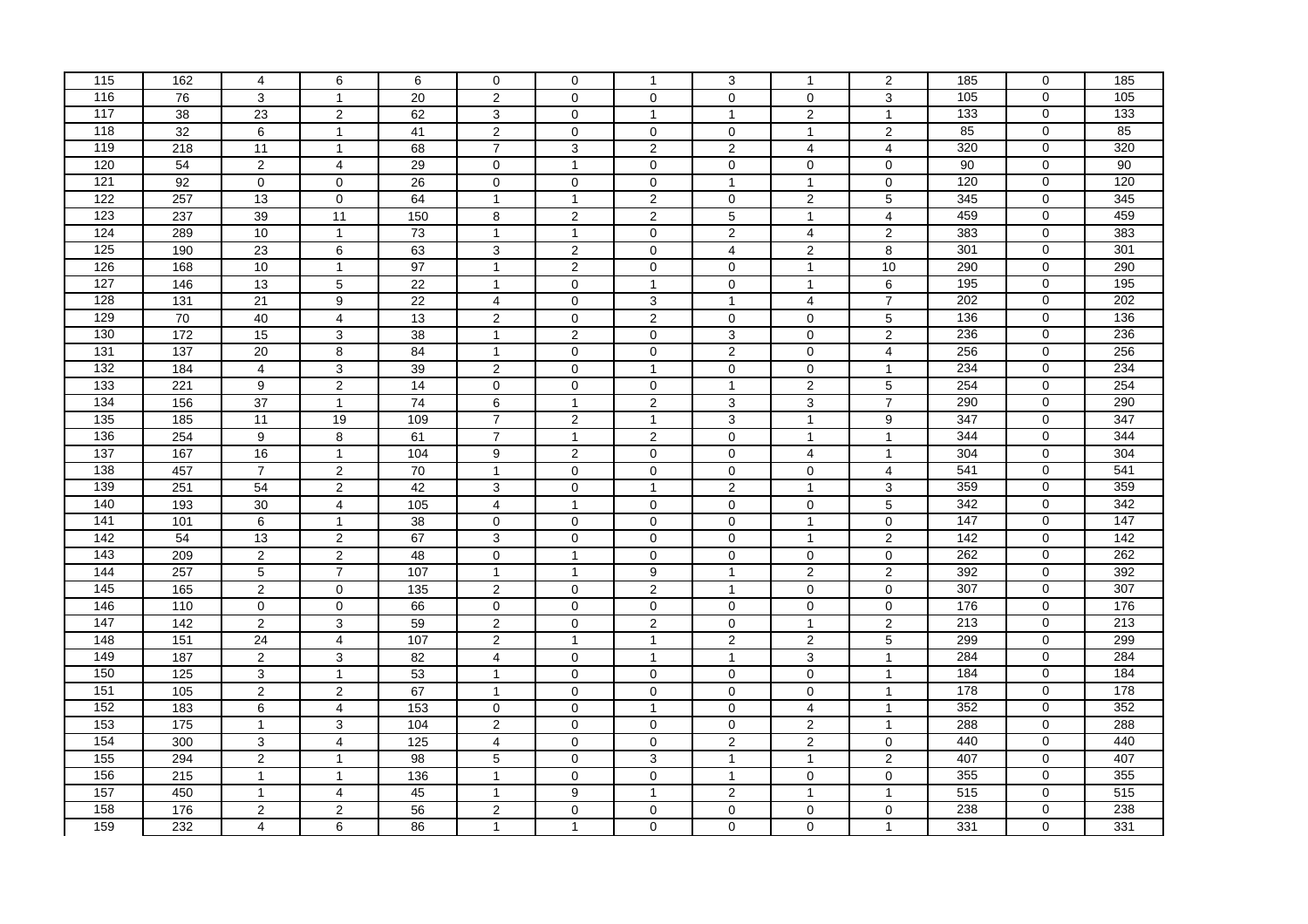| 160              | 97              | 9               | $\mathbf 0$         | 151             | 5                   | 0                   | $\mathbf{1}$        | $\mathbf 0$      | $\mathbf{1}$                        | 3              | 267              | $\mathbf 0$                      | 267              |
|------------------|-----------------|-----------------|---------------------|-----------------|---------------------|---------------------|---------------------|------------------|-------------------------------------|----------------|------------------|----------------------------------|------------------|
| 161              | 66              | $\overline{5}$  | $\overline{0}$      | 93              | $\overline{2}$      | $\mathbf 0$         | $\overline{c}$      | $\mathbf 0$      | $\overline{4}$                      | $\overline{4}$ | 176              | 0                                | 176              |
| 162              | $\frac{116}{ }$ | $\mathbf 0$     | $\mathsf 0$         | 33              | $\pmb{0}$           | $\mathbf 0$         | $\mathbf{1}$        | $\pmb{0}$        | $\mathbf 0$                         | 2              | 152              | 0                                | 152              |
| $\overline{163}$ | 148             | $\mathbf 0$     | $\mathbf{1}$        | $\overline{38}$ | $\mathbf 0$         | $\mathbf 0$         | $\mathbf 0$         | $\mathbf 0$      | $\mathbf 0$                         | $\mathbf 0$    | 187              | $\overline{0}$                   | 187              |
| 164              | 135             | $\overline{2}$  | $\mathsf{O}\xspace$ | 104             | $\,$ 5 $\,$         | $\mathbf{1}$        | $\overline{2}$      | $\overline{2}$   | $\mathbf{1}$                        | $\mathbf 0$    | 252              | 0                                | 252              |
| 165              | 102             | $\mathbf 0$     | $\mathbf{3}$        | 47              | 0                   | $\mathsf 0$         | $\pmb{0}$           | $\pmb{0}$        | $\mathbf 0$                         | $\overline{1}$ | $\overline{153}$ | 0                                | $\overline{153}$ |
| 166              | 113             | $\overline{4}$  | $\sqrt{5}$          | 92              | 3                   | $\mathbf 0$         | $\overline{2}$      | $\mathbf 0$      | $\overline{2}$                      | 8              | 229              | 0                                | 229              |
| 167              | 72              | 9               | $\overline{8}$      | 116             | $\overline{4}$      | $\mathbf{1}$        | $\mathbf{1}$        | $\pmb{0}$        | $\mathbf{1}$                        | $\overline{1}$ | 213              | $\overline{0}$                   | 213              |
| 168<br>169       | 140             | $\mathbf{1}$    | $\overline{3}$      | 41              | $\mathbf{1}$        | $\mathbf{1}$        | $\overline{2}$      | $\pmb{0}$        | $\mathbf{1}$                        | $\overline{1}$ | 191<br>199       | $\overline{0}$<br>$\overline{0}$ | 191<br>199       |
| 170              | 147<br>94       | $\overline{4}$  | $\overline{0}$      | 45              | $\mathbf 0$         | $\mathbf 0$         | $\mathsf 0$         | $\mathbf{1}$     | $\mathbf{1}$                        | $\overline{1}$ | $\frac{125}{2}$  |                                  | $\frac{125}{2}$  |
| $\frac{1}{171}$  |                 | $\mathbf{1}$    | $\overline{c}$      | 24              | $\mathbf{1}$        | $\overline{2}$      | $\mathsf{O}\xspace$ | $\pmb{0}$        | $\mathsf{O}\xspace$<br>$\mathbf{1}$ | $\overline{1}$ | 203              | 0<br>$\mathsf 0$                 | 203              |
|                  | 148             | $\mathbf{1}$    | $\overline{4}$      | 47              | $\mathbf{1}$        | $\mathbf 0$         | $\mathbf 0$         | $\mathbf{1}$     |                                     | 0              | 262              |                                  | 262              |
| $\frac{1}{172}$  | 156             | $\mathbf{1}$    | $\overline{2}$      | 98              | 3                   | 0                   | $\mathbf 0$         | $\mathbf{1}$     | 0                                   | $\mathbf{1}$   |                  | $\mathbf 0$                      |                  |
| 173              | 91              | $\overline{7}$  | $\bf 8$             | 92              | $\mathbf{1}$        | $\mathbf 0$         | 0                   | $\mathbf 0$      | $\mathbf 0$                         | 2              | 201              | $\mathbf 0$                      | 201              |
| 174              | 43              | $5\phantom{.0}$ | $10$                | 12              | $\overline{c}$      | $\mathbf 0$         | $\mathbf 0$         | $\pmb{0}$        | $\mathbf{1}$                        | $\mathbf{1}$   | 74               | $\mathbf 0$                      | 74               |
| $\frac{175}{2}$  | 89              | $\overline{4}$  | $\,6\,$             | 58              | $\overline{2}$      | $\mathbf 0$         | $\mathbf 0$         | $\pmb{0}$        | $\mathbf{1}$                        | $\mathbf{2}$   | 162              | $\mathbf 0$                      | 162              |
| 176              | 18              | 8               | $\mathsf 0$         | 62              | 3                   | $\mathsf 0$         | $\mathsf 0$         | $\pmb{0}$        | $\pmb{0}$                           | $\mathbf{1}$   | 92               | 0                                | 92               |
| 177              | 40              | 30              | 19                  | 87              | $\overline{4}$      | $\mathbf{1}$        | $\mathsf 0$         | $\mathbf{1}$     | $\mathsf{O}\xspace$                 | $\overline{c}$ | 184              | $\mathbf 0$                      | 184              |
| 178              | 97              | 41              | $\overline{a}$      | 74              | $\mathbf{1}$        | $\mathbf{1}$        | $\mathbf 0$         | $\mathbf{1}$     | $\overline{5}$                      | $\overline{2}$ | 224              | 0                                | 224              |
| 179              | 58              | 3               | 12                  | 14              | $\mathbf 0$         | $\mathbf 0$         | $\mathbf 0$         | $\mathbf 0$      | $\mathbf 0$                         | $\overline{1}$ | 88               | $\mathbf 0$                      | 88               |
| 180              | 282             | 111             | 15                  | 9               | $\mathbf{1}$        | $\mathbf{1}$        | 3                   | $\boldsymbol{2}$ | $\,$ 5 $\,$                         | 11             | 440              | $\mathbf 0$                      | 440              |
| 181              | 29              | 25              | $\overline{a}$      | 38              | $\mathbf 0$         | $\mathbf{1}$        | $\mathbf 0$         | $\sqrt{2}$       | $\mathbf 0$                         | $\overline{2}$ | 99               | $\mathbf 0$                      | 99               |
| 182              | 48              | 17              | $\overline{2}$      | 37              | $\mathbf{1}$        | $\mathsf{O}\xspace$ | $\mathsf{O}\xspace$ | $\sqrt{2}$       | $\mathsf 0$                         | $\overline{4}$ | 111              | $\overline{0}$                   | 111              |
| 183              | 64              | 43              | $\mathbf{3}$        | 41              | $\overline{4}$      | $\mathbf{1}$        | $\mathbf{1}$        | $\pmb{0}$        | $\mathsf 3$                         | $\overline{4}$ | 164              | $\mathbf 0$                      | 164              |
| 184              | 76              | 60              | $\overline{5}$      | 8               | $\mathsf{O}\xspace$ | $\mathbf 0$         | $\overline{2}$      | $\pmb{0}$        | $\overline{3}$                      | 3              | 157              | $\mathbf 0$                      | 157              |
| 185              | 80              | 41              | $\mathbf 2$         | 40              | $\mathbf{1}$        | $\mathbf{1}$        | $\mathbf{1}$        | $\pmb{0}$        | $\mathbf{1}$                        | 3              | 170              | 0                                | 170              |
| 186              | 137             | 9               | $\mathbf{3}$        | 39              | $\overline{2}$      | $\mathsf{O}\xspace$ | $\mathsf{O}\xspace$ | $\mathbf 0$      | $\sqrt{2}$                          | $\overline{7}$ | 199              | 0                                | 199              |
| 187              | 36              | $\overline{1}$  | $\pmb{0}$           | 83              | $\mathbf{1}$        | $\overline{c}$      | $\mathbf 0$         | $\mathbf 0$      | $\sqrt{2}$                          | $\mathbf{1}$   | 126              | 0                                | 126              |
| 188              | 96              | 9               | $\mathbf 0$         | 67              | $\mathbf{1}$        | $\overline{2}$      | $\mathbf 0$         | 3                | $\overline{4}$                      | $\mathbf 2$    | 184              | $\overline{0}$                   | 184              |
| 189              | 65              | 24              | $\mathbf{1}$        | 72              | $\mathbf{1}$        | $\overline{2}$      | $\mathbf 0$         | $\pmb{0}$        | $\mathbf{1}$                        | 3              | 169              | $\mathbf 0$                      | 169              |
| 190              | 71              | 27              | 12                  | 104             | $\,6\,$             | $\mathsf{O}\xspace$ | $\mathbf 0$         | $\mathsf 3$      | $\mathbf{3}$                        | $\,6$          | 232              | $\overline{0}$                   | 232              |
| 191              | 146             | 10              | $\overline{7}$      | 74              | 6                   | $\overline{2}$      | $\mathbf{1}$        | $\mathbf{1}$     | $\sqrt{2}$                          | $\mathbf{3}$   | 252              | $\mathbf 0$                      | 252              |
| 192              | 23              | $\mathbf{3}$    | $\mathbf{1}$        | 117             | $\overline{2}$      | $\mathbf{1}$        | $\pmb{0}$           | $\mathbf{1}$     | $\mathsf 0$                         | 5              | 153              | $\overline{0}$                   | 153              |
|                  |                 |                 |                     |                 |                     |                     |                     |                  |                                     |                |                  |                                  |                  |
| Total No.        |                 |                 |                     |                 |                     |                     |                     |                  |                                     |                |                  |                                  |                  |
| fo votes         | 25488           | 3703            | 1309                | 15121           | 513                 | 142                 | 153                 | 177              | 279                                 | 658            | 47543            | 0                                | 47543            |
| recorded at      |                 |                 |                     |                 |                     |                     |                     |                  |                                     |                |                  |                                  |                  |
| <b>PS</b>        |                 |                 |                     |                 |                     |                     |                     |                  |                                     |                |                  |                                  |                  |
| No. of           |                 |                 |                     |                 |                     |                     |                     |                  |                                     |                | 0                |                                  | 0                |
| votes            |                 |                 |                     |                 |                     |                     |                     |                  |                                     |                |                  |                                  |                  |
| No. of           |                 |                 |                     |                 |                     |                     |                     |                  |                                     |                | $\mathbf 0$      |                                  | $\pmb{0}$        |
| Tendered         |                 |                 |                     |                 |                     |                     |                     |                  |                                     |                |                  |                                  |                  |